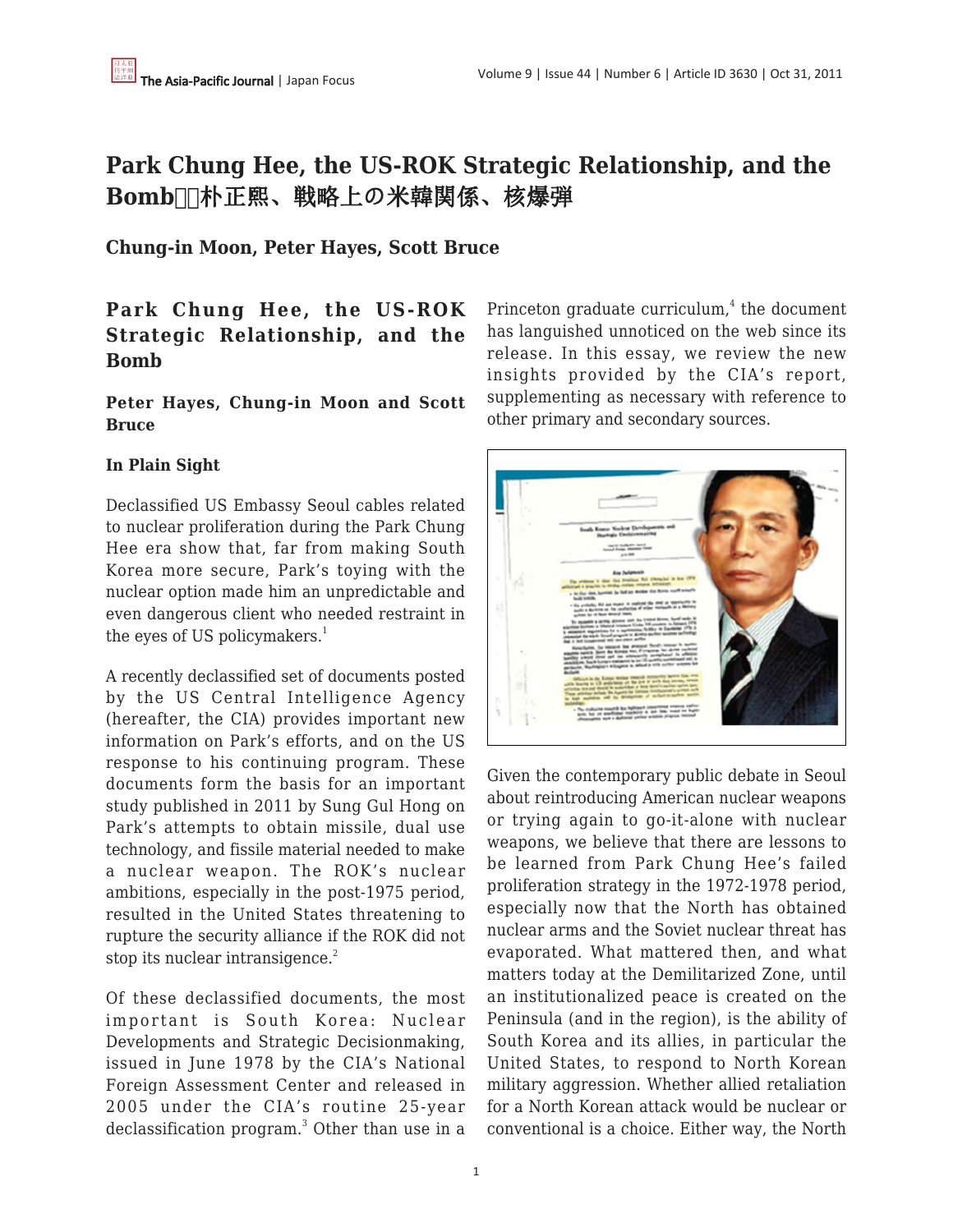Koreans know that they will lose; and today, the South's superior conventional forces backed by American forces almost certainly suffice to deter North Korean attack, whether nuclear or conventional.

Nothing could justify North Korea's nuclear weapons more than South Korea reactivating its nuclear weapons program. Park sought nuclear weapons mostly for political and symbolic reasons, and South Korea paid a high price for his failed programs. We see no reason to repeat this history and follow North Korea down a dead end that promises mutual probable destruction rather than a stable, nonnuclear future for South Korea.

#### **What the CIA document says**

According to the report, in late 1974, Park Chung Hee authorized a program to develop nuclear weapons technology with a view to developing a long-term nuclear option, but, in January 1976, to reduce friction in its alliance with the United States, he ended negotiations with France to obtain reprocessing technology,<sup>5</sup> and in December 1976, under immense US pressure, he suspended the whole nuclear weapons program (this much was well known at the time and has been documented by many scholars). What is less well known is that this proliferation activity continued after 1976. The CIA documents, combined with Hong's review of the embassy cable traffic, largely fill the gap in our understanding of this period.

Hong attributes Park's interest in nuclear weapons to his concern that the Nixon Doctrine would lead the United States to abandon South Korea in spite of its contribution to the Vietnam war effort, especially after the United States withdrew in disarray from Vietnam—at which time the ROK's leverage from sending troops to Vietnam would evaporate.<sup>6</sup>

Historians ascribe Park Chung Hee's drive to reduce military dependence on the United States to a combination of historical trends and events. The first and most potent was deep tensions on the peninsula in the wake of North Korean incursions on the Demilitarized Zone (DMZ) in 1968, culminating in a commando raid on the Blue House in January 1968, followed three days later on January 23 by the North Korean seizure of the USS Pueblo, leading to a year-long negotiation for the release of its crew. These events generated the impression that the United States was weakkneed in dealing with North Korean aggression. The second was the promulgation of the Nixon Doctrine in 1969. Nixon and Kissinger's direct dealings with China without prior consultation with South Korea left Park wondering if they would also open dialogue with the North behind the South's back. The North Korean attack on a US EC-121 spy-plane in international airspace occurred against the backdrop of these trends, leading Nixon to make preparations for massive retaliation against North Korea, including nuclear attack. But ultimately, he took no military action.<sup>7</sup>

The third factor for Park was the unilateral withdrawal of the US  $7<sup>th</sup>$  Infantry Division in 1971, and on-going discussions in Washington and political pressure from Congress for further withdrawals. Another consideration was the discovery of North Korean infiltration tunnels under the DMZ in 1974-75. Park also witnessed the murder of his wife by a pro-North Korean assassin in 1974. Even as Saigon fell in April 1975, American politicians and journalists increased their criticism of Park's regime after his Yushin constitutional amendment in 1972 that institutionalized his authoritarian rule. Park declared a state of emergency under which human rights were systematically violated. His sense of abandonment by the United States at a time of heightened vulnerability to North Korean political and military offensives combined with his isolation from American civil society led Park to seek ways to become more independent from the American military. This was Jaju Gukbang, self-reliant national defense.<sup>8</sup>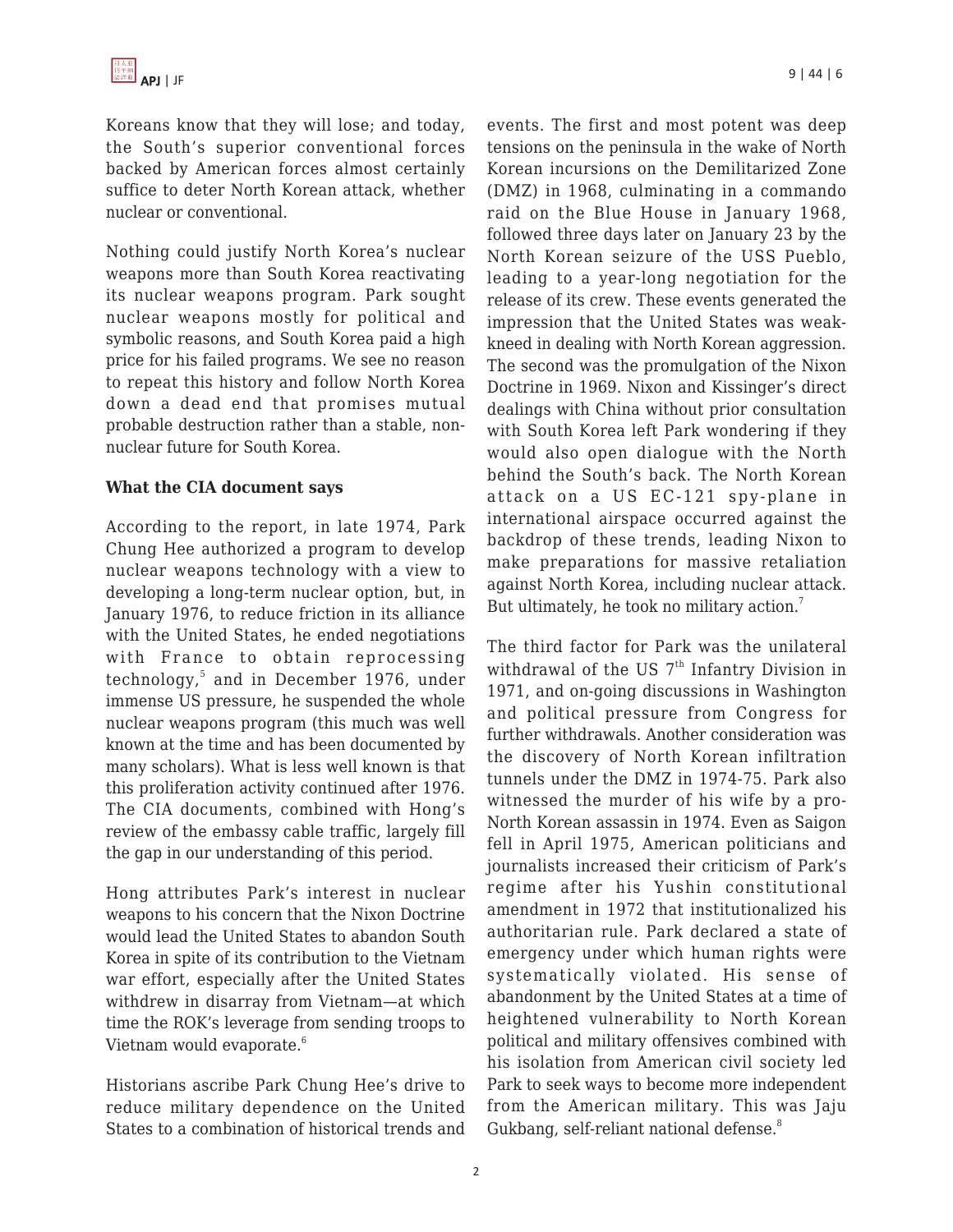Thus, the CIA analysts noted in their Strategic Decisionmaking report that South Korea's confidence in the US commitment to defend it with nuclear weapons had declined—a fear reinforced by President Jimmy Carter's order on January 26, 1977 to withdraw nuclear weapons from the ROK along with the 2<sup>nd</sup> infantry division. Although ultimately halting work developing nuclear weapons capability, South Korean nuclear researchers believed that "even while bowing to US preferences on the line of work they pursue, certain activities can and should be undertaken to keep Seoul's nuclear option open."<sup>9</sup> These included high explosives and surface-surface missile technology. The missile program was undertaken to acquire a weapon that could threaten Pyongyang in the same way that the North could threaten Seoul with artillery and FROG missiles while long-term nuclear fuel cycle technology was sought to keep the bomb option open.

# **CIA's key 1978 findings**

After a "careful search of all available information," the CIA judged as of June 1978 there to be:

- "No evidence that any nuclear weapons design work is under way at present.
- No evidence that the South Koreans are trying to acquire a uranium enrichment capability.
- No evidence of any current activity related to the acquisition of a reprocessing capability.
- No evidence of stockpiling of fissile material.
- No evidence of work on weapons fabrication."<sup>10</sup>

But, they concluded, South Koreans faced decisions in the 1978-80 period that could affect the lead time to acquisition if a decision was made later to acquire nuclear weapons. "Among the decisions that are likely to arise are those concerning whether or not to assemble a prototype and then produce in quantity a surface-to-surface missile, and what to do with the substantial investment Korea has in nuclear research personnel."<sup>11</sup>

Overall, they argued, the most important factor in future nuclear decisions will be South Korea's "perception of the reliability of the US security commitment and, conversely, the imminence of the North Korean threat."<sup>12</sup> The US withdrawal from Indochina, a more activist Congress that was more critical of US involvement in overseas military conflicts, and fear that the United States might deal directly with North Korea all undermined confidence in the US commitment to support Park and the  $ROK.<sup>13</sup>$ 

It is worth noting that the CIA's relatively restrained interpretation of Park's nuclear program in 1978 is at odds with the widespread rumor in South Korea that the CIA orchestrated his assassination on October 26, 1979 in order to put a halt to his nuclear ambitions. $^{14}$ 

Park's interest in missiles and nuclear weapons was driven first and foremost by Nixon's 1971 overture to China, undertaken without consultation with South Korea or any other of the United States' regional allies. From that time, Park began to doubt the reliability of the American commitment to the South. He also worried that South Korea's interests would be sacrificed by the great powers in the context of the United States and China adjusting to each other's common interests against the Soviet Union.<sup>15</sup> At the same time, the South was faced with the North's military buildup in the late sixties and early seventies and the United States was pushing hard for South Korea to arm itself (Park was in his own way simply heeding the advice of Henry Kissinger who told South Korean Foreign Minister Kim Yong-sik in February 1973, that they basically needed to build up their own military and to rely on themselves $^{16}$ ).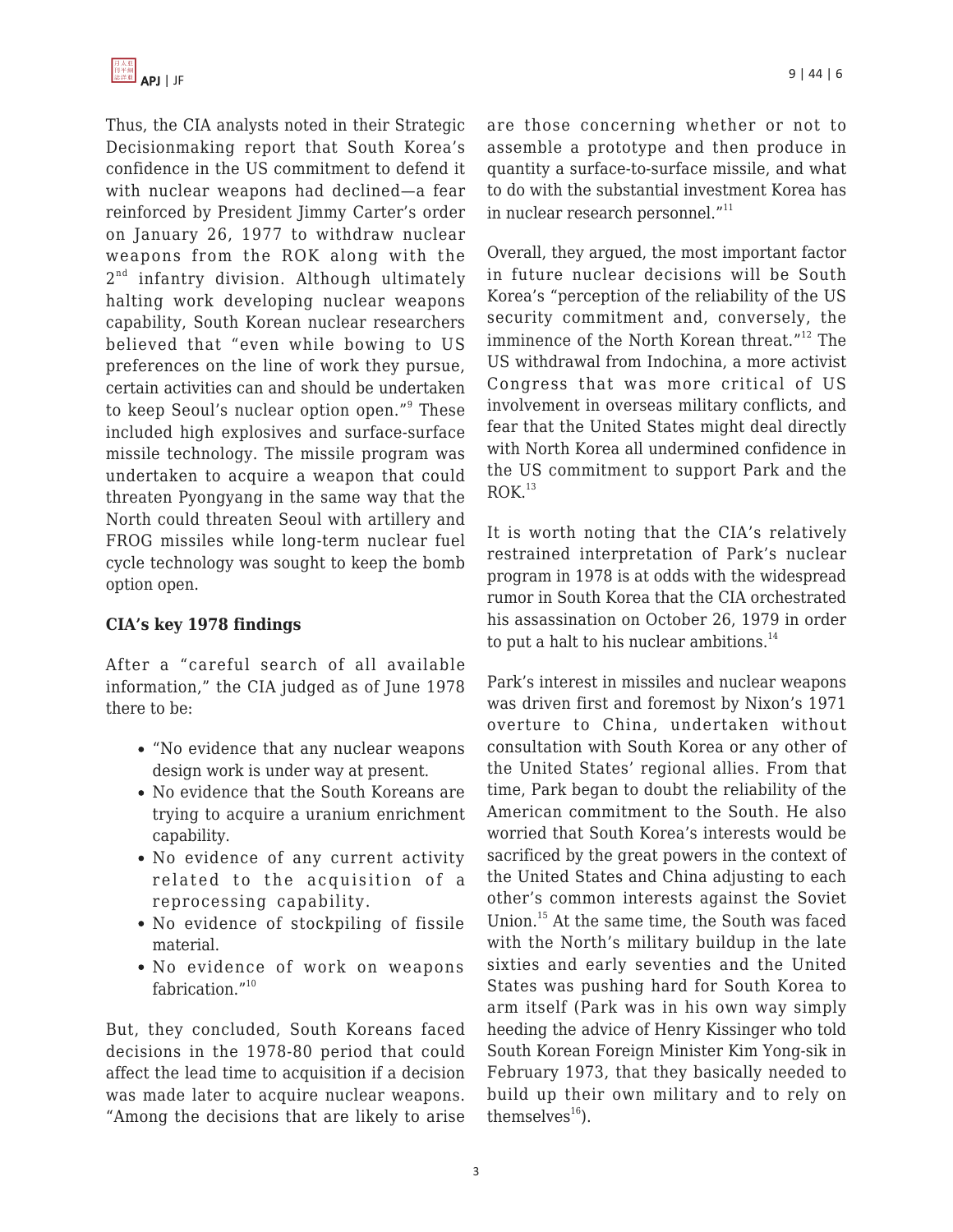Thus, even as South Koreans began to seriously consider the nuclear weapons option, $17$  Park undertook a massive conventional arms modernization program, including the creation of a domestic arms industry, to offset the public perception of North Korea's military superiority. $18$ 

#### **Phase 1, Nuclear and Missile Program**

 "From the outset," the CIA states, "South Korean thinking about nuclear weapons has focused on a missile-delivery system."<sup>19</sup> By 1975, a dedicated nuclear weapons program had emerged, with three compartmentalized teams working on missile design, and nuclear and chemical warheads. It was run by the executive vice president of the Agency for Defense Development (ADD), and was code named Project "890."<sup>20</sup> President Park authorized the nuclear weapons design element in December 1974 although a lone physicist helped by an explosives technician had worked on a nuclear weapon design since 1972 at the ADD, part of the Ministry of Defense. $^{21}$ 

ADD recruited South Korean scientists from abroad and, by mid-1975, had three sub-groups working on warheads, high explosives fabrication, and computer codes. The warheads design effort involved about fifty scientists and technicians. However, the group "suffered from internal squabbling and technical incompetence and apparently made little progress."<sup>22</sup>The chemical warhead team was smaller, By mid-1976, the missile team numbered more than 250 and covered propellants, mechanics, electronics, testing and evaluation, and computer support. $^{23}$ 

"This focus on missile systems," which the CIA described as obsessive, "implies an interest in acquiring a number of nuclear devices" although exactly which type was not clear to the CIA. Moreover, "It is clear that Seoul has not addressed the question of physical and chain-of-command control of nuclear weapons."<sup>24</sup> This dimension is a critical aspect of an operational nuclear weapons capacity, and one that created problems for US Forces Korea command centers which had to separate out communications pertaining to nuclear weapons and plans for routine communications on a daily basis.

The missile program (called Baekgom, or White Bear) was initiated on May 14, 1974 at Park's instruction.<sup>25</sup> By December 1976, ADD completed building the Taejon Machine Tool Center as the site for its research and development of missiles.<sup>26</sup> ADD's missile work focused on modifying the US-produced Nike Hercules as a surface-to-surface weapon. Without modification, and fired from behind the Demilitarized Zone, it could already hit Pyongyang as well as the port cities Nampo and Wonsan. South Korean modifications aimed to extend its reach to Sinuiju, a logistical center for Chinese imports, and the industrial cities of Hamhung and Anju. The modified missile was intended not only to be able to hit command centers and equipment in the arc of a 350 km range, but also to hit Pyongyang in either a fullscale war, or in retaliation for a North Korean grab of contested northwestern coastal islands. $27$ 

Unsurprisingly, the attempts to obtain American missile technology in 1975 and 1976, especially related to propellant, met with strong American opposition. This intervention forced ADD to agree to limit the range of the South Korean missiles to 180 km and the warhead weight to 440 kg. As of May 1976, the ADD had nearly completed the initial design of the improved missile. Of the original Nike Hercules, only the control surfaces and part of the hydraulic system remained. $^{28}$  The CIA was able to obtain detailed technical parameters for the ADD's research:

"The rocket motors, airframe, control system, and onboard guidance system would be dramatically upgraded or entirely redesigned.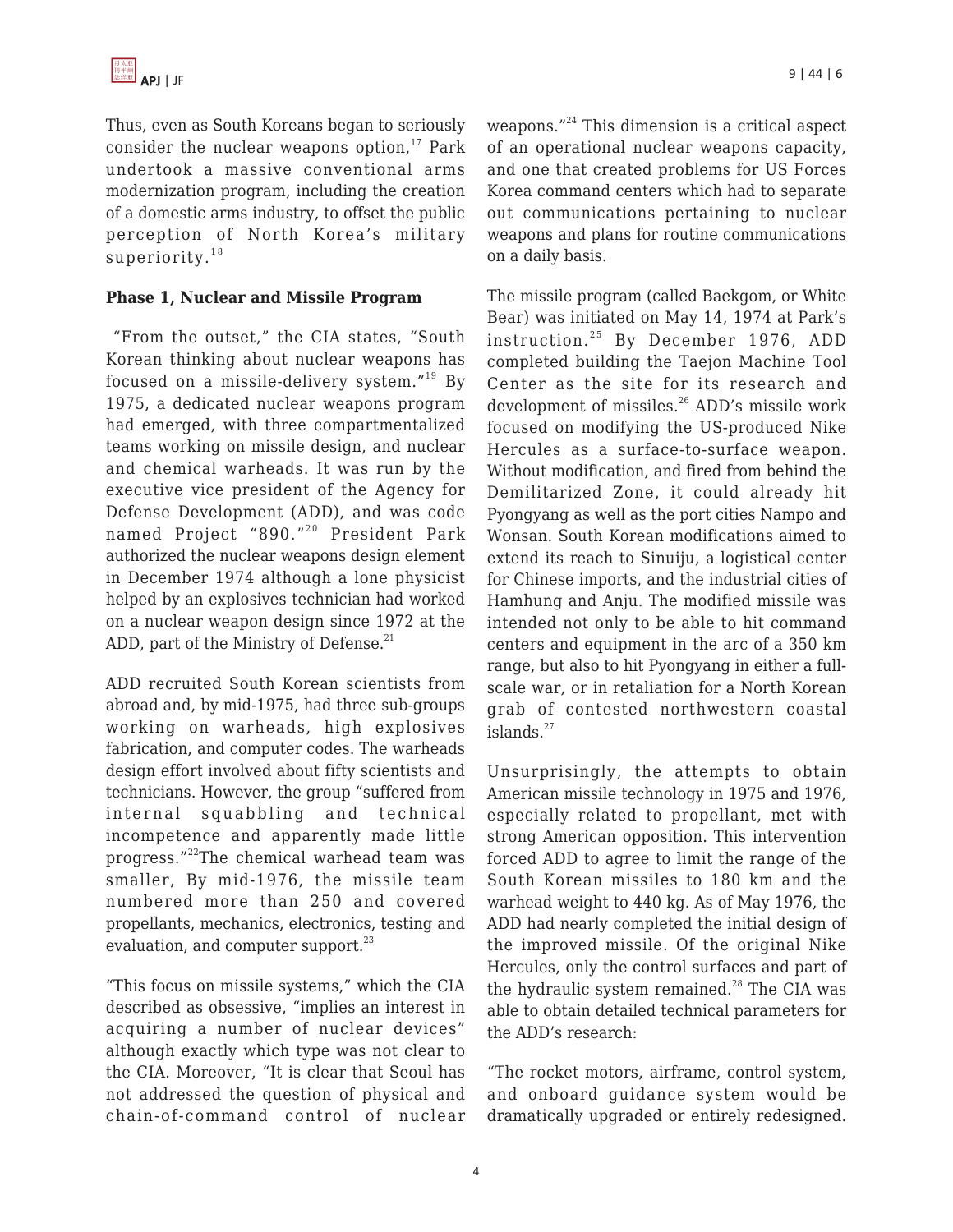Using French assistance for both propellant and production technology, ADD succeeded in casting a reduced-scale motor. Static tests of these motors confirmed in mid-1976 Korea's ability to cast a carboxyl terminated polybutadiene-type propellant."<sup>29</sup> ADD also circumvented US opposition to its acquisition of a Lockheed propellant plant from California by buying the manufacturing technology for the plant from a French company.<sup>30</sup>

The ADD decided not to modify the standard Nike Hercules tracking radar using technology obtained from US firms out of fear that it would "run too high a risk of exposing the program." $31$ 

"Seoul," reported the CIA, "therefore, looked to improving the onboard guidance system by making extensive use of solid-state electronics rather than the vacuum tube technology of the standard Nike Hercules."<sup>32</sup> The ADD had not produced a prototype missile when the program was suspended in December 1976, and it remained in suspension until September 1977 when it received a green light to proceed anew.<sup>33</sup>

#### **The fuel cycle linkage**

By 1974, South Korea had undertaken a massive nuclear power program and had already moved beyond study and production of radioisotopes to exploration of advanced fuel fabrication and reprocessing facilities that entailed separating enough plutonium for about one weapon per year.<sup>34</sup> South Korea attempted to buy pilot reprocessing plants from Belgium but the United States and Canada, alarmed by India's nuclear explosion on May 18, 1974, pushed the South Korean nuclear agency Korea Atomic Energy Research Institute (hereafter KAERI) to drop its plans for reprocessing and mixed-oxide plants.

Park was acutely aware that the United States increased its surveillance of the South Korean (and Taiwanese) nuclear programs in the aftermath of the Indian nuclear test in 1974.

The United States was particularly concerned about KAERI's negotiations to purchase a Canadian NRX heavy water research reactor, the same reactor from which India had diverted plutonium for its nuclear test, which would have created the basis for heavy water power reactors that do not need enriched uranium and provide a less dependent pathway to obtaining plutonium. Exploiting the global market competition for dominance in nuclear supplier relationships, in 1975, KAERI negotiated a loan with Belgium to purchase a small mixed (plutonium-uranium) nuclear fabrication facility that could have separated enough plutonium for one nuclear device per year. As the CIA states, "the Belgian facility would have given Korea the last key of the back end of the nuclear fuel cycle."<sup>35</sup> These plans foundered when Canada suspended its talks about supplying the NRX to South Korea due to concerns that a similar plant had been abused by India to develop its nuclear bomb. Both the United States and Canada then used their financing leverage over nuclear power plants on order to force KAERI to drop its plans for both the reprocessing and mixed oxide research plants.<sup>36</sup>

"Planners at the Blue House," stated the CIA, "viewed [these facilities] as a necessary component of a covert program within the military to develop a nuclear weapons capability."<sup>37</sup> This effort to obtain reprocessing capability and develop the missile program was suspended by Park in December 1976 after strong US diplomatic intervention and after conclaves of top Blue House and cabinet officials heard directly from American counterparts that the program threatened the alliance itself. But in addition to these external pressures, noted the CIA, Park's "willingness to suspend 890 was strongly conditioned by the poor performance of the ADD to that time and by the lack of any immediate need for nuclear weapons development."<sup>38</sup> During the startup of Project 890, the Korea Atomic Energy Research Institute had been kept out of sensitive areas of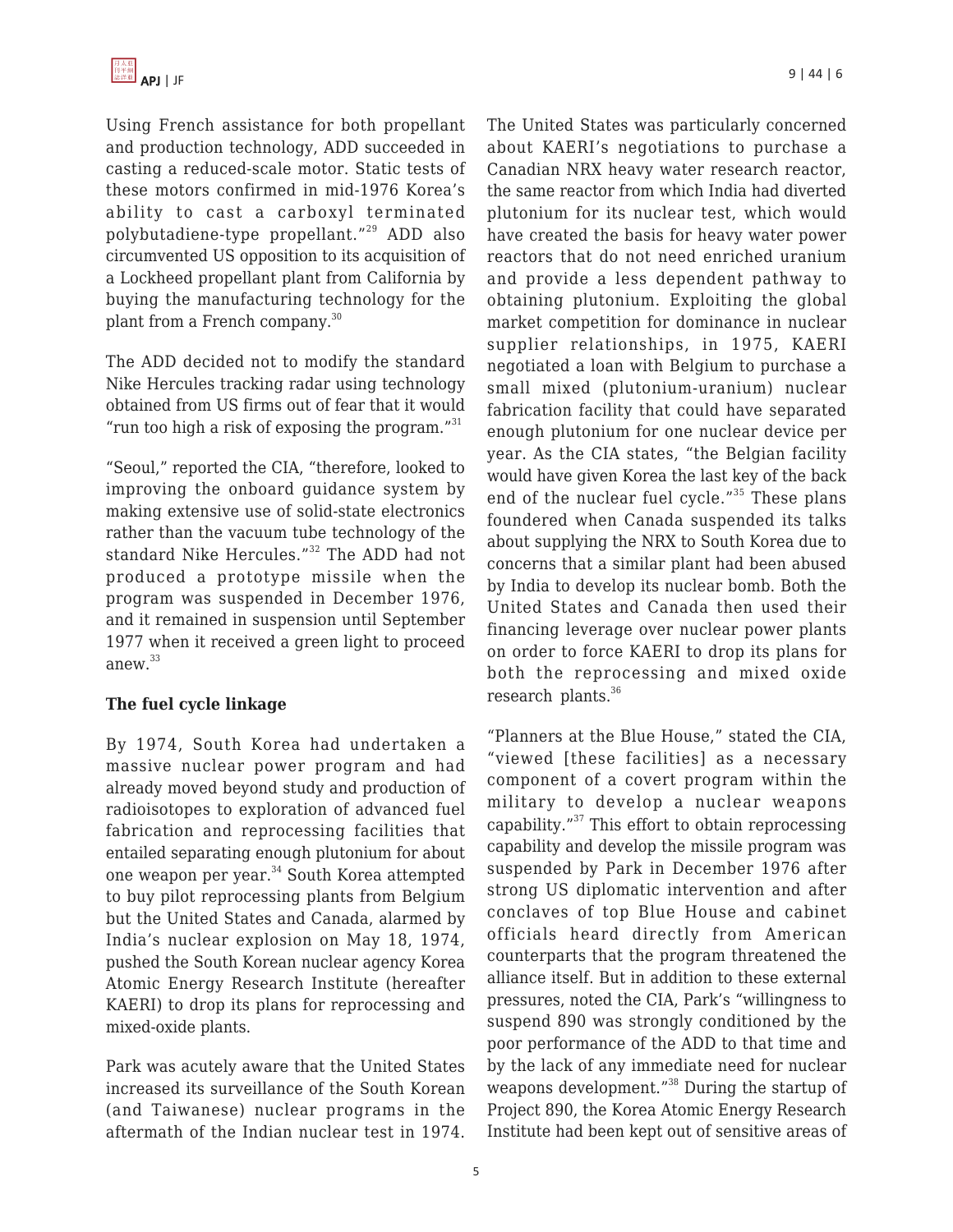fuel cycle work and was directed to focus on applied technology in support of power reactor programs rather than theoretical physics that could be used for weapons work. Also, at American insistence, the Korean Nuclear Fuel Development Institute (or KNFDI, created in 1976 to take over reprocessing from KAERI) was ordered in 1977 to do only post-irradiation fuel rod testing, not reprocessing of fuel, at its pilot fuel fabrication center.<sup>39</sup> Research henceforth concentrated on uranium and light water reactor fuel fabrication and reactor manufacturing and parts production, pointedly not involved with irradiated fuel containing fissile material.<sup>40</sup>

Park's willingness to back off from his push for nuclear weapons in 1976 was due primarily to demonstrations of America's security commitment to South Korea in 1975 and 1976. After making a public statement in June 1975 about its readiness to use nuclear weapons against North Korea, US Defense Secretary James Schlesinger met with President Park on August  $27<sup>th</sup>$  1975. The two men agreed that, whatever was said publicly about nuclear weapons, Seoul was more vulnerable to nuclear attack than Pyongyang, and US-ROK forces were prepared to "cope with a North Korean attack without the use of nuclear weapons."<sup>41</sup> Park was also impressed with the revision of the US operational plan that Generals Stillwell and Hollingsworth promulgated in 1975 to go northwards on a "short war" offensive against the North in case of war. $42$ 

Park also may have been impressed by US resolve to respond massively to the August 18, 1976 attack by North Koreans at Panmunjom, at which time US and ROK troops were put on high alert, an armada of warships was sent off North Korea's coast, B-52 bombers were sent daily on practice bombing runs so as to register on North Korean radars, and the local US commander General Richard Stillwell was authorized to fire on North Korean barracks north of the DMZ should they interfere with Operation Paul Bunyan, the removal of a poplar tree blocking the northwards view out of the Joint Security Area--the proximate cause of the deadly altercation in which two American soldiers had been killed. $43$ 

This huge show of force, whose purpose was to "overawe" the North Koreans according to Henry Kissinger, <sup>44</sup> exceeded Park's expectations. "I have never seen the North Koreans so scared," Kissinger commented on August 26, 1976.<sup>45</sup> The impact of this event, combined with the US threat to cut off support for South Korea's nuclear power program delivered directly by the US military in early 1976,<sup>46</sup> prompted Park to end Project 890 in December of that year.

### **Unguided rockets**

The CIA report casts new light on the internal dynamics of Park's nuclear weapons program. Although cabinet-level discussions of a nuclear weapons program began as early as 1969, the decision to proceed was made solely by Park in late 1974. The CIA described policy planning for the nuclear weapons program "was erratic, even haphazard."<sup>47</sup>

"A written study assessing the pros and cons of developing, deploying, and using nuclear weapons was not, and still has not, been produced," reported the CIA. Park refused to delegate oversight from the Blue House, which "spawned a host of managerial deficiencies."<sup>48</sup> This failure was compounded by the tendency of South Korean research and development agencies to overreach at that time. Consequently, these agencies were "operating essentially as unguided rockets."<sup>49</sup>Moreover, ADD itself was split into a group at ADD headquarters in Taejon (headed by Shim Mun-taik) that asserted it was capable of developing long-range missiles, and a Seoul group, which was critical of this view. ADD in particular, they noted, "intentionally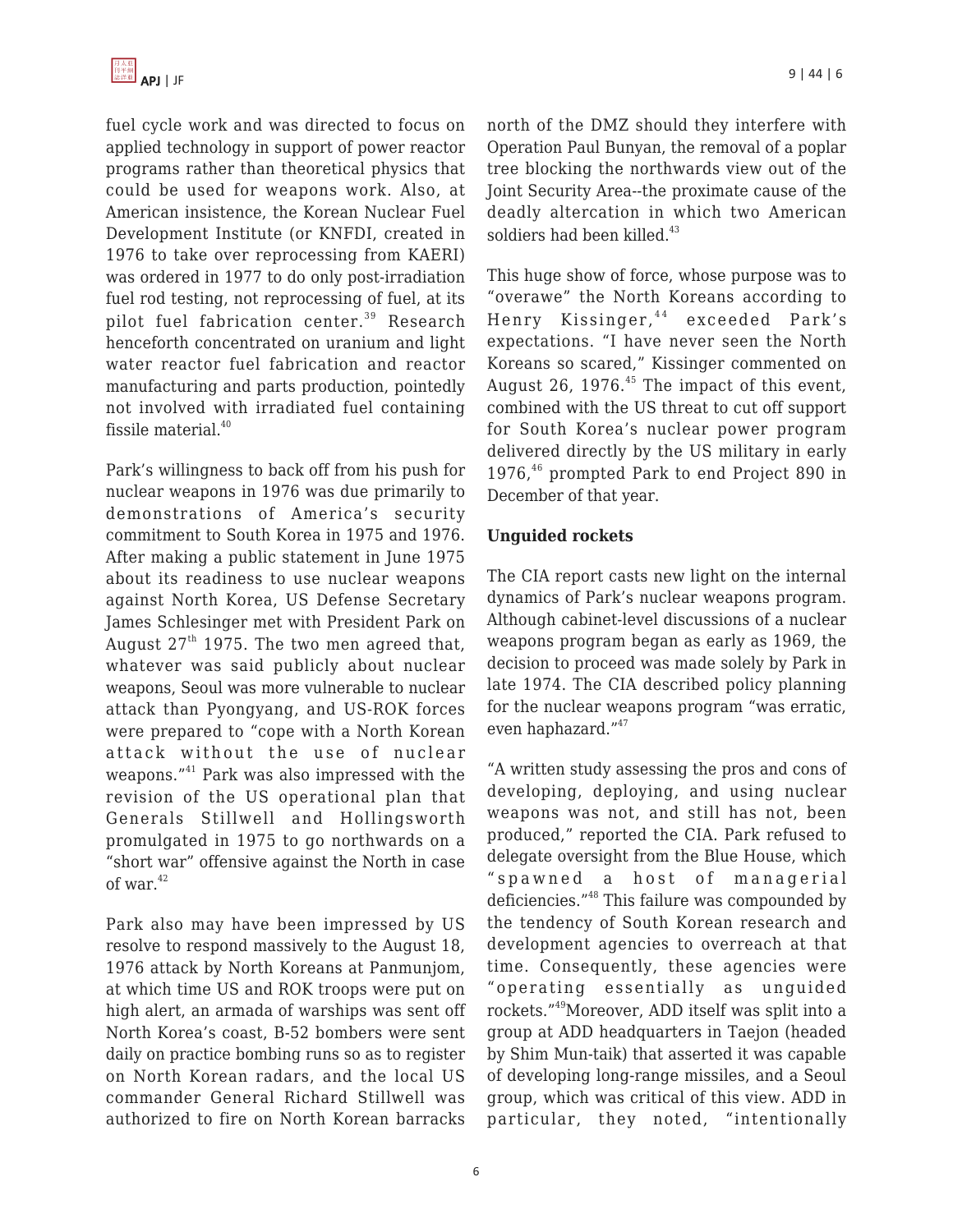

exaggerated its own capabilities and depreciated the difficulty of organizing sophisticated programs" in order to maximize its budget allocation. $50$  Only when Project 890 was cancelled did Park transfer responsibility for overhauling the nuclear programs to the Blue House Senior Secretary in charge of heavy chemical and defense industry, O Won-chol. O then attempted to rationalize the nuclear research process by formalizing approval via Cabinet review, much like the technocratic decision-making process used for industrial planning at the time, thereby reducing the independence of the nuclear research institutes.<sup>51</sup> In 1978, the CIA characterized the ADD's role as having waxed, with its influence peaking in 1975 when Park had authorized it to wed a nuclear warhead to a surface-surface missile, and then waned, as its financial mismanagement and technical shortfalls led Park to bring it under tighter control and subordinate it to the Ministry of National Defense's Defense Industry Bureau.<sup>52</sup>

According to the CIA, these institutes were well aware of the political risks that their activities posed to South Korea, but tried to manage them by arguing that they were only acquiring a hedge against an uncertain future, that procurement of sensitive technology would be harder and more expensive in the future, and that bench testing short of pilot scale production would be tolerated, for example, in the chemical warheads program.<sup>53</sup> Blue House staffers compared South Korea with Israel, and, noting US military aid flowed in the midst of suspicions that Israel was developing nuclear weapons, they concluded "that the United States—while opposing short-term weapons work in Korea—would eventually recognize and tolerate Korea's need to have an independent nuclear capability."<sup>54</sup>

#### **Phase 2: Reactivating elements of project 890**

Jimmy Carter's election in 1976 confirmed

Park's worst fears that a unilateralist America driven by an activist US congress would precipitate withdrawal of US ground forces and nuclear weapons from South Korea. Indeed, within a week of taking office, President Carter ordered that a plan be developed immediately to withdraw US nuclear weapons.<sup>55</sup> even before Presidential Review Memorandum 13 outlining the review of US policy towards South Korea was circulated, including consideration of "ROK nuclear intentions and efforts to acquire advanced missile technology."<sup>56</sup>

Unsurprisingly, a flurry of official and sanctioned speeches began to appear in May 1977 in the South Korean media discussing acquisition of nuclear weapons or a nuclear option. In 1978, the CIA characterized this as a dialogue designed to reassure South Koreans that the Park government was taking all steps needed to ensure security against the North, and also, to pressure the United States to rethink its withdrawal plans using the threat of nuclear proliferation as a lever against Carter's policy.<sup>57</sup> This report concluded that there was no evidence that the ROK government was actually debating acquiring nuclear weapons, nor were there any signs of new research and development to support such a clandestine program.<sup>58</sup>

By August 1977, US officials had serious misgivings about the impact of withdrawing nuclear weapons from South Korea. As the CIA's August 1977 regional and political analysis memorandum The Implications of Withdrawing Nuclear Weapons From Korea suggested, although removal of US nuclear weapons from South Korea accorded with the North's strategic goals, its leaders still could not sleep easily at night knowing that the United States could deliver them at any moment during a war or reintroduce them to the Peninsula itself, and could not discount their use against North Korea. "For its part," the analysis stated,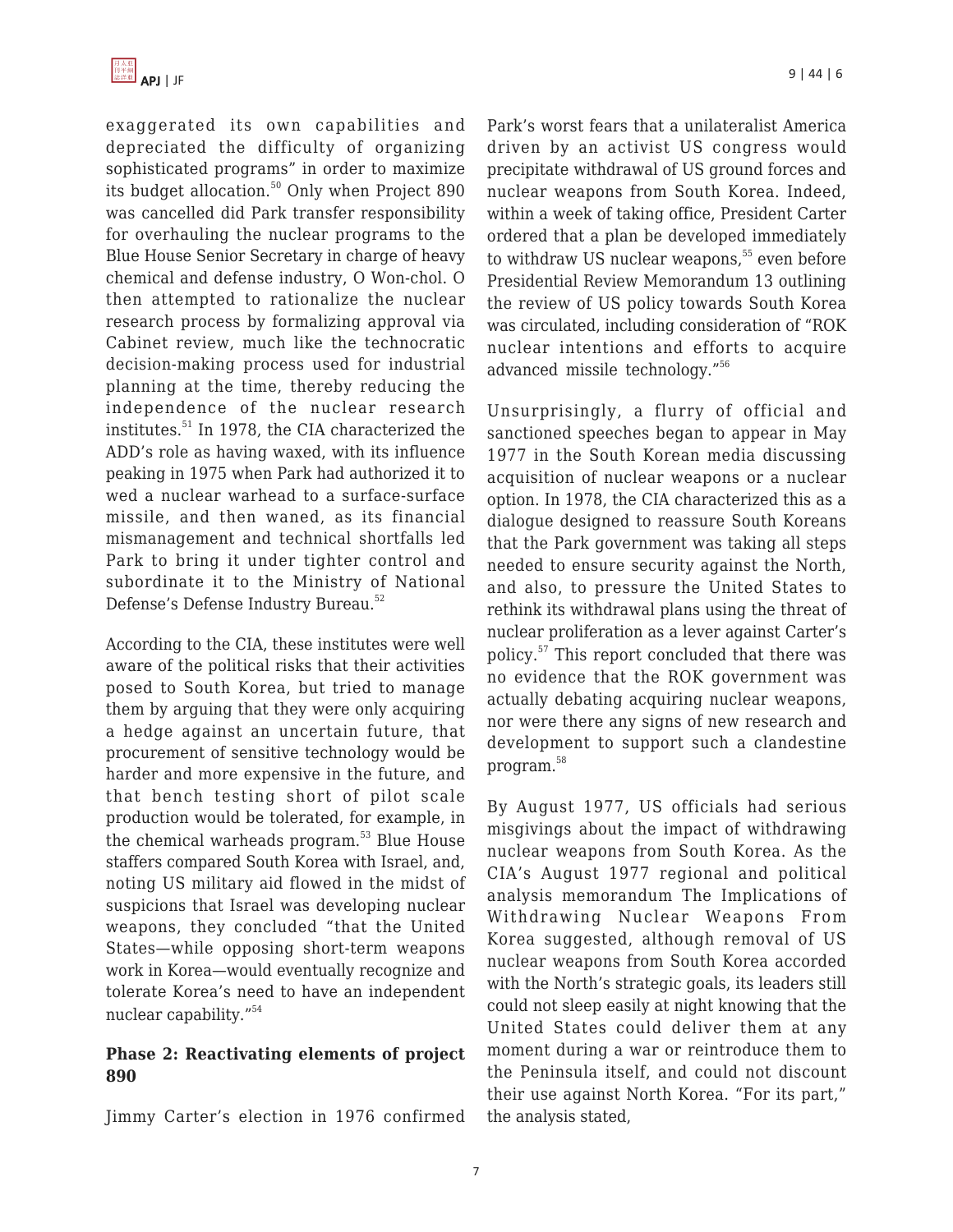

…the South strongly desires the retention of a US nuclear presence in Korea. More clearly than Pyongyang, Seoul will read the total withdrawal of nuclear weapons as evidence of US intent to forego their use in a future conflict. In an obvious effort to head off complete nuclear withdrawal, the South Korean press has suggested that the Pak government would be justified in developing its own nuclear weapons if the US nuclear shield were withdrawn.<sup>59</sup>

The memo described how a sharp rupture in the US-ROK alliance over the nuclear issue could threaten the credits provided for arms sales from the United States, worsen trade relations, accelerate the rate of US withdrawal, and lead to resumption of Park's nuclear weapons program. "In any event," the memo concluded, "the withdrawal of all US nuclear weapons will clearly strengthen Pak's determination to move toward military selfreliance, a course he has been following since the early 1970's."<sup>60</sup> Regardless, the Carter Administration withdrew 1,000 American troops in September 1977 and another 500 in November 1978, before reversing the withdrawal policy in 1979. These incremental withdrawals reinforced Park's perceptions that the US security commitment was eroding quickly.

In fact, as of June 1978, by the time the CIA's South Korea: Nuclear Developments and Strategic Decisionmaking report was published, the ADD nuclear weapons designers had been redirected from Project 890 to high explosives work in its Warheads Directorate, and the chemical warfare group was engaged in non-offensive chemical agents research in the ADD Materials Development Directorate.<sup>61</sup> Of course, the line between nuclear and non-nuclear high explosives work remained fuzzy because "an established highexplosives capability would also be advantageous to Korea if a nuclear weapons program were resumed," as the CIA analysts explained.

For their part, the missile engineers were busy back at work by September 1977 when the ADD received the go-ahead to resume work on extending the range of the modified Nike Hercules. As of June 1978, the CIA reported that the ADD's missile researchers were distributed across three of the six directorates of its Advanced Weapons Center at Taejon. "One handles propulsion work " wrote the CIA, "Two, aeroballistics research; and Three, electronics and guidance and control development. A newly established group, whose authority cuts across the boundaries of the six directorates, is responsible for testing and evaluation. It controls, among other facilities, the missile flight test range at Anhung."<sup>62</sup> Anhung was reportedly given the cover name Anhung Meteorological Observation Center.

The ADD began to test-fire the modified Nike Hercules in April 1978 not to produce or deploy the missile, but, according to the CIA, "to demonstrate—or give the illusion of—its ability to develop a long-range surface-to-surface missile" and thereby win Park's approval for a 300-500 km range missile to be available in about 1985.<sup>63</sup>

#### **Keeping the option open**

According to the CIA, Park had not decided to actually build bombs in late 1974, only to acquire the capacity to do so as a "precautionary measure carrying a tolerable level of risk."<sup>64</sup> Similarly, in spite of the Carter attempt to withdraw US nuclear weapons from South Korea in 1977-78 as part of the withdrawal of the US  $2<sup>nd</sup>$  Infantry Division, they found that "in the late 1970s there is no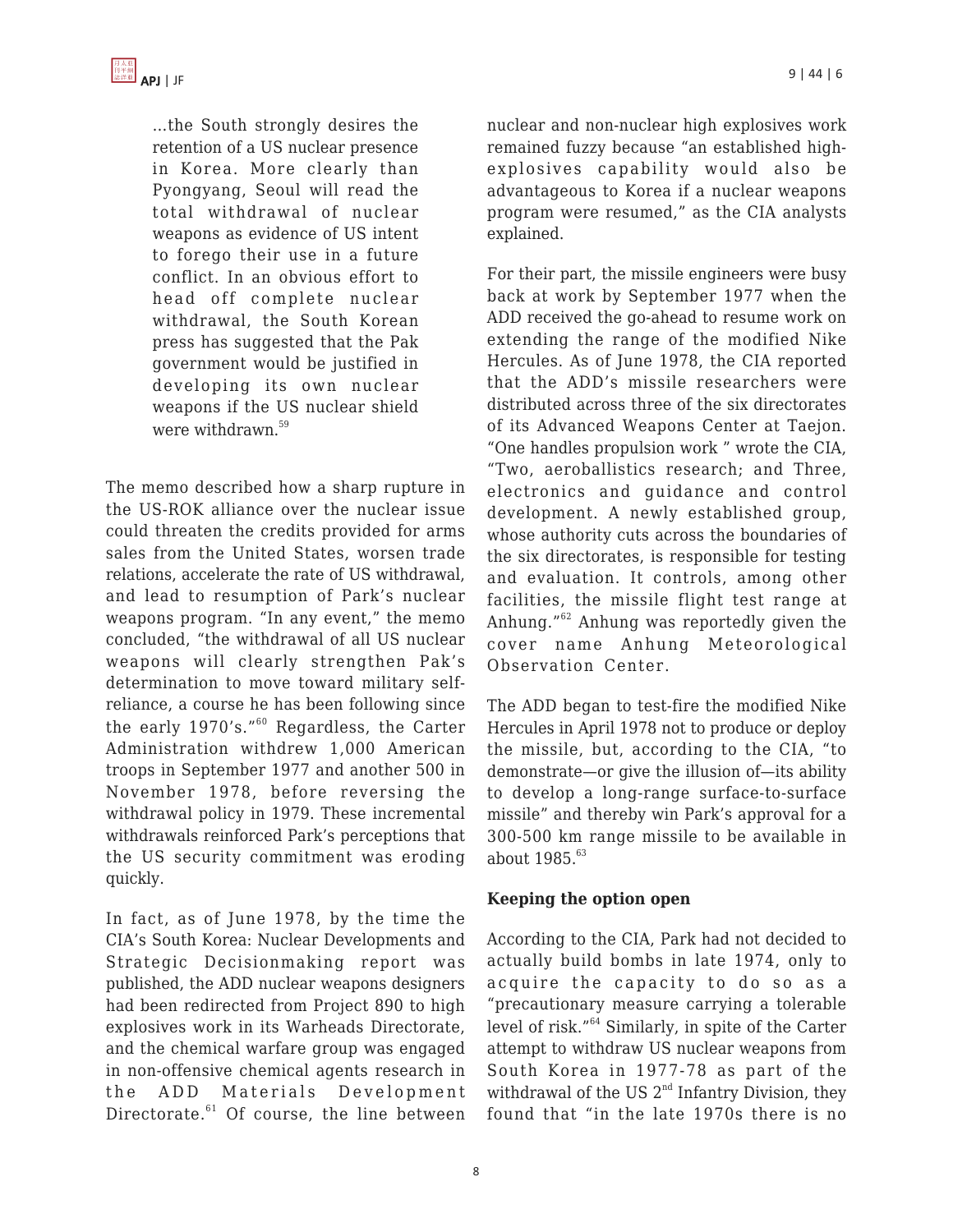

perception of immediate needs or opportunities for acquiring nuclear weapons."<sup>65</sup>

The CIA recognized that by 1978, South Korea was heavily invested in light water reactors, to the tune of nearly five gigawatts and five billion dollars, largely financed by the US Export-Import Bank that was dedicated to promoting American nuclear exports for domestic and foreign policy reasons—not always consistent with US nuclear nonproliferation objectives. They noted that spent fuel from these reactors was an easier, faster route to obtaining fissile material for any future nuclear weapons program than uranium enrichment. This was because, until 1974, US policy encouraged rather than opposed the spread of reprocessing technology, and it was perfectly legal to stockpile reprocessed plutonium, provided it was safeguarded by the International Atomic Energy Agency set up to monitor and observe flows and stockpiles of fissile materials in member states, and to identify in a "timely" manner the diversion of such material to bomb programs. "Then," they noted, "when conditions warrant the violation of safeguards, it can be used in the final stage of weapon fabrication.<sup>"66</sup>

In 1978, they note, KAERI's problem was that the only way to get a reprocessing plant was to make one, given that the United States had already blocked supplier nations from providing such plants to the ROK. Also, the American low-enriched and Canadian natural uranium that ended up as spent fuel in South Korea after being fissioned in reactors was subject to US and Canadian vetoes against it being reprocessed. Moreover, whether taken from a light water reactor or a heavy water reactor, diverting even a few fuel assemblies ran a high risk of detection. $67$  Short of building a plutonium-producing reactor of its own, therefore, this route to obtaining fissile material was blocked to South Korea.

Ultimately, Park and his military leaders

recognized the primacy of the US security alliance over the development of a nuclear weapons option, but that shift did not entail completely shutting down the option. As the CIA observed: "Planners at KAERI in the early 1970s recognized the importance of reprocessing to a nuclear weapons program, but they were primarily interested in reprocessing as it related to long-term nuclear power development," including a research facility to be in operation by 1975, a commercial reprocessing plant by 1982-85, and even breeder reactors using reprocessed plutonium from 1987-1988.<sup>68</sup> Even in 1978, many South Korean planners, especially in ADD, but also at least some in KAERI as well as the military, according to the CIA, believed that not only was South Korea obliged to assume more responsibility for its own defense, but "that such 'self defense' may eventually require nuclear weapons development."<sup>69</sup>

Furthermore, the CIA stated that the on-going dual-use research work on missiles, high explosives, and heavy water routes to power reactor development sustained these incremental attempts to obtain technology, not least due to institutional momentum.

"Given the sophisticated technology requirements set by the type of nuclear weapons system Seoul has considered developing, some planners believe that their country should do more than rely on advances in nuclear technology to shorten the lead time to a bomb. The strongest pressures in this regard arise quite naturally from the nuclear research community. Since late 1976, ADD, KAERI, and KNFDI have been only marginally successful in winning authorization for the lines of research they would like to pursue. Nevertheless, even the restricted work of these research bodies is moving Korea part of the way toward a capability to later initiate a dedicated nuclear weapons program."<sup>70</sup>

"Although not supported by all important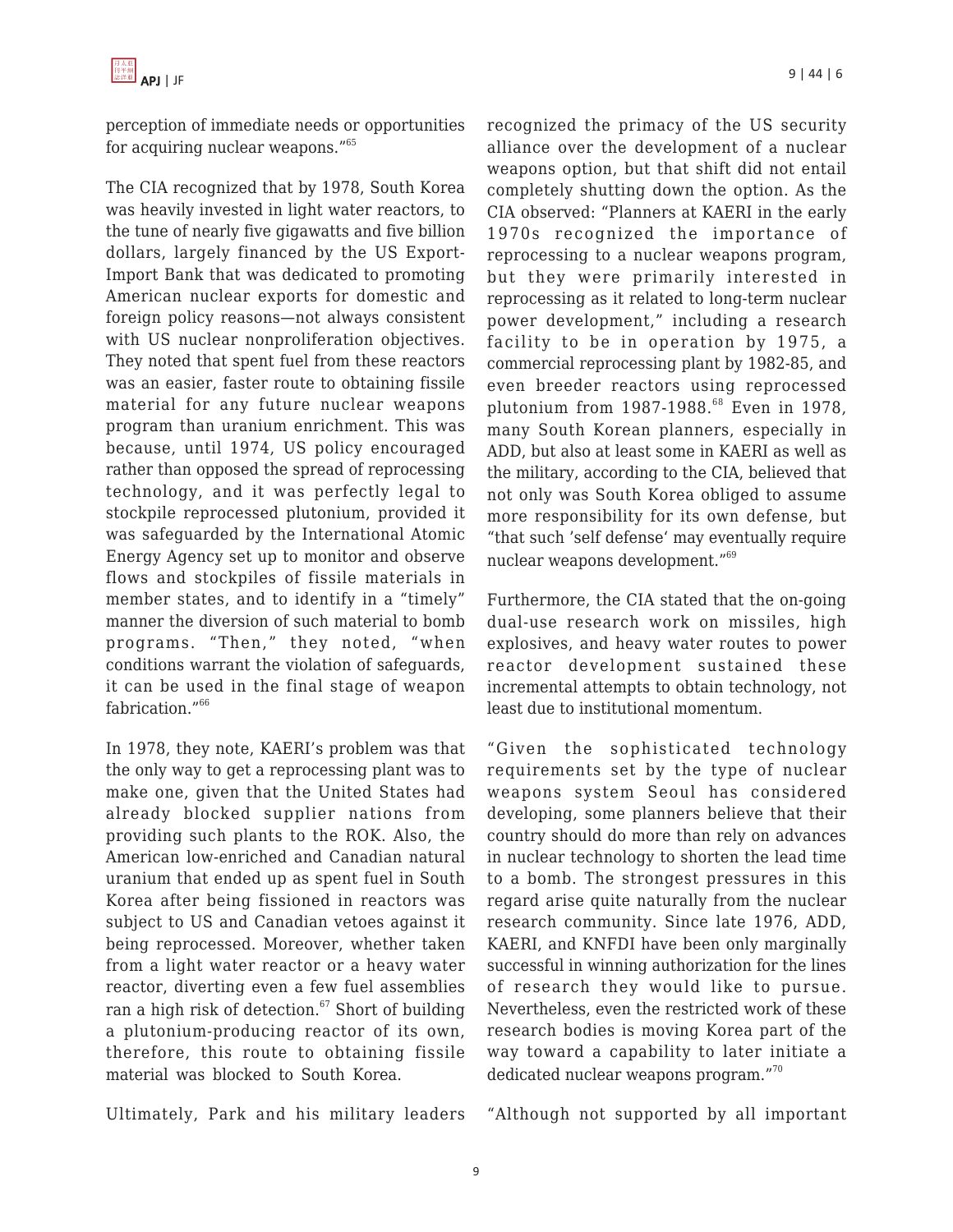elements of the Korean leadership," asserted the CIA, "this work is tolerated because it keeps Seoul's options open without translating into any kind of commitment to nuclear weapons."<sup>71</sup>

The CIA pointed to a number of decisions that South Korea would face in the early eighties that bore heavily on the nuclear weapons issue. This included development of a long-range missile, additional heavy water reactor investment, the disposition of the nuclear research personnel in the agencies involved in Project 890, and the sheer growth of the light water reactor power program that might justify reprocessing on commercial grounds. $72$ 

The CIA concluded that the most important factors in South Korea's thinking on nuclear weapons would be the state of the US security commitment, the level of North Korean threat, and the success of South Korea's conventional arms modernization program. Should President Carter's ground troop withdrawal be completed, Seoul would evaluate the increased risk of North Korean attack due to withdrawal of these forces, including their nuclear weapons. "Irrespective of the ground troop question, however, South Korea will continue to question whether the United States would employ nuclear weapons on its behalf."

"Waning confidence in the US nuclear umbrella, particularly if accompanied by a decline of US influence in Seoul, would strengthen the hand of those who want to pursue a nuclear weapons option."<sup>73</sup>

South Korea's desire to become a missile power apparently continued into 1979, after the June 1978 CIA report was produced. On August 29, 1979, Congressman Anthony Beilenson wrote to then US Secretary of State, Cyrus Vance, that the ROK government had obtained from US firms in the Los Angeles area "the specifications, engineering drawings, instructions and designs, blueprints and certain assembly equipment employed in the United States Atlas Centaur program."

"Further," wrote Beilenson, "I am told that nose cone materials, alloys and certain guidance systems have also been acquired…and…the Republic of Korea is now engaged in the procurement of associated computer equipment and software packages that would substantially upgrade and complement their current abilities to continue in this endeavor."<sup>74</sup> What action was taken on this letter is unknown, but it is noteworthy that the missile, while archaic by US standards, had an 8,000 km range—far beyond that aspired to previously by ADD.

In the end, KAERI's nuclear ambitions and ADD's missile aspirations were reined in due to political rather than geopolitical forces at play in the US-ROK alliance and domestic South Korean politics. Once General Chun Doo-hwan seized power in a military coup in 1980, he was desperate to win recognition and support from the Reagan Administration. Chun ensured that KAERI was downsized in 1981, in the course of which it was renamed the Korea Advanced Energy Research Institute and the residual nuclear weapons and missile development programs inherited from the Park era were scrapped, thereby cementing the alliance and securing a degree of US support for his dictatorship, given his bloody path to presidential power. Chun also felt less motivated to pursue the nuclear and missile options than Park because the advent of the Reagan administration, in contrast to the Carter administration, emphasized the importance of military alliance with Japan and South Korea.

#### **Conclusion**

The CIA's report is not merely of historical interest. It bears directly on debates related to how to respond to the North Korean nuclear breakout, and whether South Korea should respond in kind. It provides important historical lessons that are applicable to these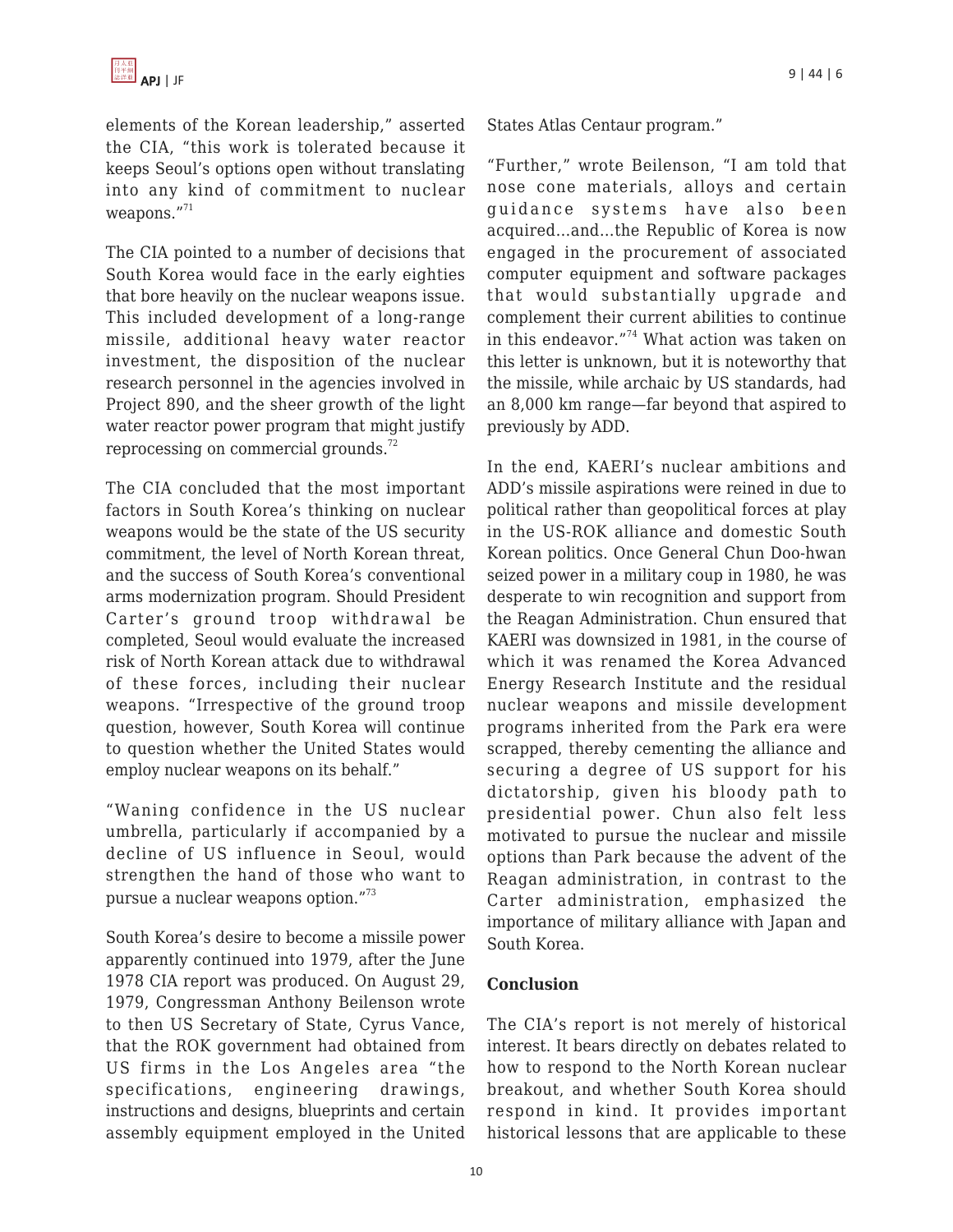debates.

First, it shows that even as an authoritarian military dictatorship, it was impossible for South Korea to conduct a clandestine nuclear weapons program without the United States quickly realizing and even anticipating the program. Under conditions of democracy and high levels of openness of trade, migration, and information, a clandestine program is even less possible today than it was in 1978.

Of course, contemporary South Korean proponents of ROK nuclear armament are not only aware of this fact, but welcome disclosure, precisely because the open threat or its actualization would put maximum pressure on the United States to either re-introduce its own nuclear weapons (currently rear-deployed in the continental United States) or to coerce the North to denuclearize and compel China to end or reduce its support for the North or otherwise pressure it to cooperate with South Korea and other members of the international community. This position is an instrumentalist use of the nuclear option, and it arguably mirrors the evolution of Park Chung Hee's position from the early effort to obtain a nuclear option for its putative military and deterrent effects on North Korea to using the effort to lever American policy in ways favorable to South Korea.

Aas a military man, even before Schlesinger outlined the military disadvantages of an independent nuclear force, Park must have realized that, far from overcoming deficits in conventional military capacity to handle the North's military buildup, nuclear weapons increased the South's vulnerability to Soviet attack, and that the South was more vulnerable to nuclear attack than the North. In essence, Park strove for political-symbolic nuclear status rather than a meaningful nuclear force and the effort backfired in South Korea's face. The same could be said today of proponents of South Korean nuclear weapons. If successful,

they would enter the same cul de sac as Park—with the additional risk of prompting an inter-Korean nuclear arms race and an unstable nuclear standoff with North Korea constantly tilting towards pre-emption on both sides.

Second, as the CIA report shows, Park's strategy failed in two ways. Not only did South Korea gain little actual nuclear weapons technology; Park's threats also undermined trust and confidence with American officials who quickly realized that his program was fundamentally inconsistent with American global and regional interests, and who were already attempting to reverse Carter's withdrawal policy for fundamental strategic reasons, not in order to stop South Korea from going nuclear.

Similarly today, South Korea attempts to secure nuclear weapons (or attempting to keep North Korean nuclear weapons should it collapse and be absorbed by the South) would lead to alliance stress and possible rupture with the United States, international sanctions, diplomatic setbacks, trade losses, possible follow-on effects on Japan's non-nuclear commitments, extraordinarily dangerous nuclear threat exchanges with North Korea, and possible targeting of South Korean cities by China and Russia, none of which are presumably what nuclear advocates hope to realize by going nuclear, or threatening to do so. The end of the Cold War was also meant to end casting nuclear shadows over whole cities and countries, not accelerating this way of managing international affairs between states. This rhetoric from some quarters in Seoul appears to the international community to be irresponsible posturing and demeaning to South Korea's dignity as a proud non-nuclear weapons state that will host the Global Nuclear Summit in March 2012. It certainly undermines South Korea's efforts to renew and amend the US-ROK nuclear cooperation agreement in 2014.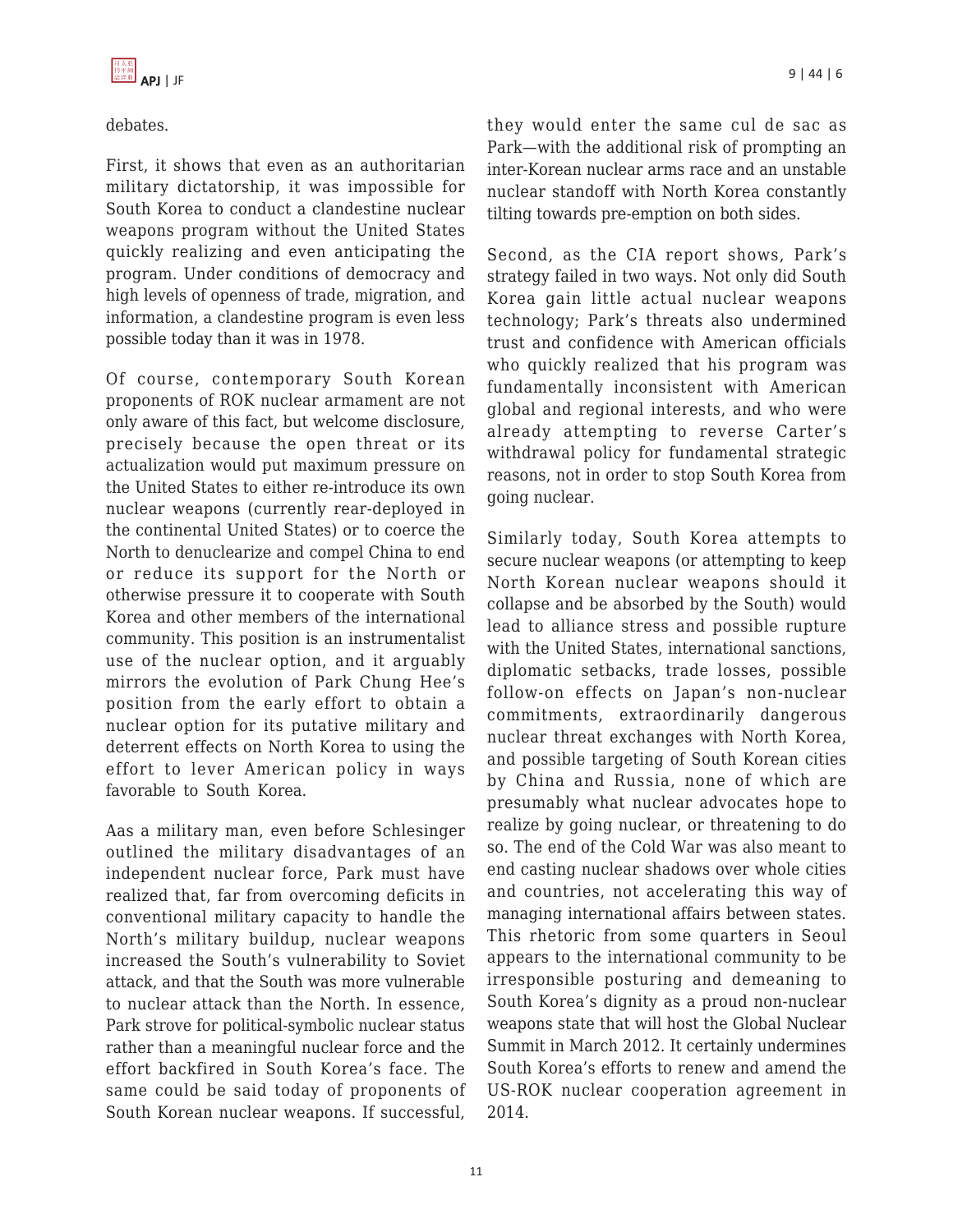

In the mid-seventies, as the CIA pointed out, the United States not only had military leverage over the South due its troop presence and arms sales, but also was the main financier of South Korea's reactor program. In the same way today, commercial realities are intertwined with strategic concerns because South Korean proliferation would lead to loss of uranium supplies to its nuclear reactors from countries such as Australia and Canada, and from enrichment suppliers such as the United States and others in the Nuclear Suppliers Group.<sup>75</sup>

Third, the outcome of the military crisis of August 1976, in the midst of an active American debate about withdrawal of troops and nuclear weapons from South Korea, suggests that the massive mobilization of conventional force is what mattered when push came to shove with the North, not the threat of nuclear attack.

The same lesson applies now that the North has obtained nuclear arms. The North's nuclear bark is far worse than its nuclear bite, at least at this stage, in the sense that its nuclear capacity is more politically and symbolically shocking than its actual ability to attack targets with nuclear devices outside of its borders.<sup>76</sup> What matters at the DMZ is the ability and willingness of South Korea and its allies, in particular the United States, to respond in the event of North Korean military aggression. Whether retaliation for a North Korean attack is nuclear or conventional from the allies, the North Koreans know that they will lose. Today, the South's superior conventional forces backed by American forces almost certainly suffice to deter North Korean attack, whether a North Korean attack is nuclear or conventional. In short, conventional deterrence is what mattered then, and what matters today, not nuclear weapons, which are simply not needed to do the job of deterring or defending against North Korean attack.

A related lesson concerns the state of the US-

ROK alliance. An important factor in Park backing down from his proliferation program was the creation of the ROK-US Combined Forces Command in 1978, of which the commander, a US general, had both wartime and peacetime operational control over South Korea forces. Such an arrangement ensured that the US military would become automatically involved in a war in Korea at the outset. The trip wire mechanism was a reassuring fact for Park. Likewise, after Reagan reasserted the US security commitment to South Korea upon his election, Park's successor President Chun Doo-hwan downsized KAERI by incorporating it into the Korea Advanced Energy Research Institute, and scrapping the missile development program in 1981.<sup>77</sup> Institutional integration and relationships matter in the alliance, and nuclear weapons tend to create stress rather than alliance convergence. This is as true today as it was when the CIA wrote its report.

Fourth, the CIA report concludes that unilateral withdrawal of US nuclear weapons could lead to the resumption of South Korea's nuclear weapons program. In fact, the withdrawal was reversed in 1979, and the eventual unilateral nuclear weapons withdrawal of 1991-92 that left US conventional forces in place and augmented them with increasing lethal nonnuclear technologies, led neither to war nor to South Korean nuclear armament. Indeed, it arguably prepared the way for engagement the North in a way that slowed its proliferation by a decade, in contrast with its ever-increasing diplomatic and political isolation combined with its current nuclear-armed posture.

Another parallel to the mid-seventies can be drawn today. Then, the CIA was likely not the only intelligence network on the ground in South Korea that was monitoring the nuclear weapons activity under Park Chung Hee. The North Koreans were assuredly also intensely aware of the South's drive, and this knowledge likely accelerated the North's own early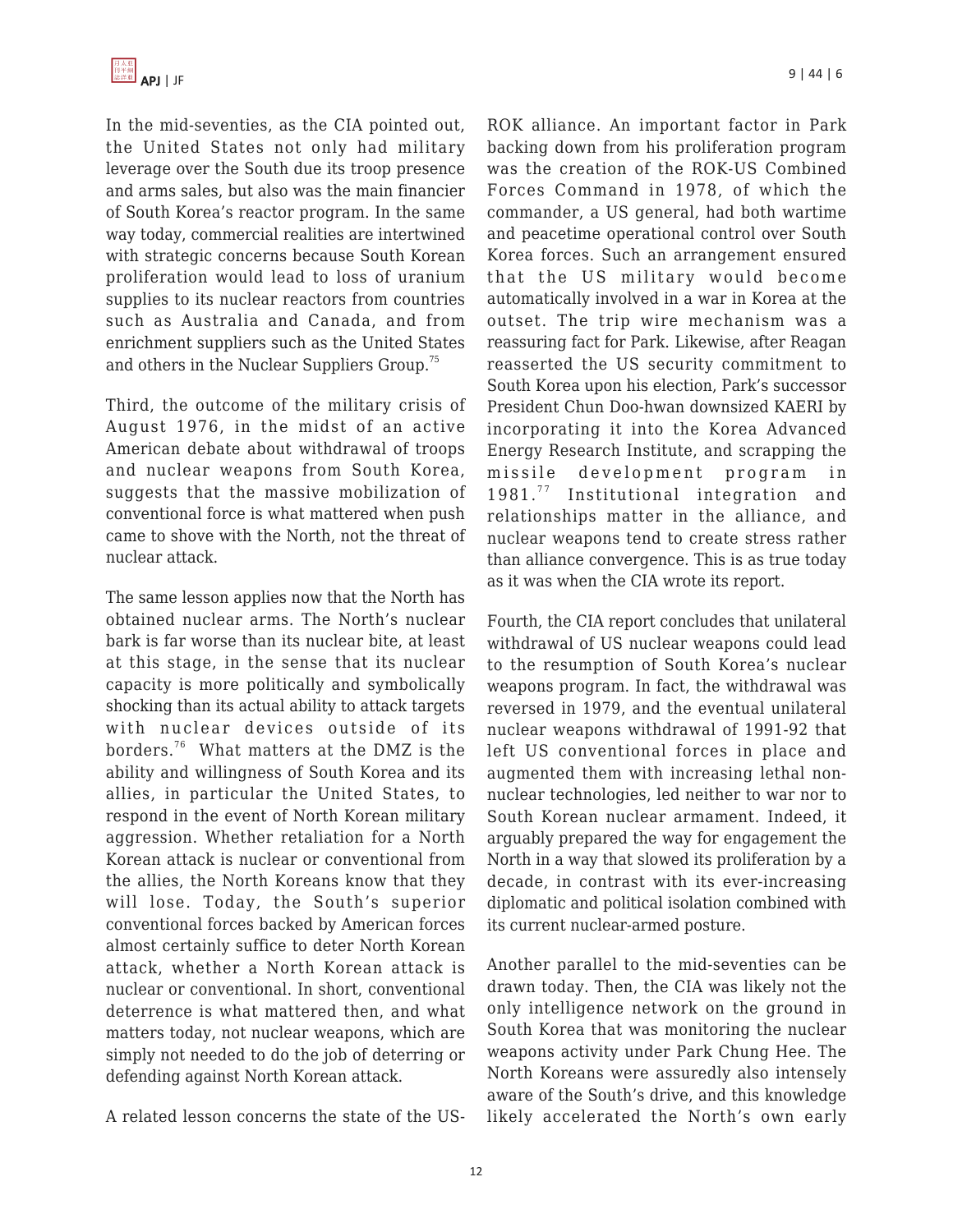program.<sup>78</sup> South Korean proliferation today would make it far more difficult to negotiate the denuclearization of North Korea—already a task that will likely take many years to achieve. An inter-Korean nuclear arms race arising from South Korean nuclear armament would certainly set back such hopes, if it didn't precipitate nuclear war first. It would be, as one scholar termed it in 1982, an unstable relationship tending always towards mutual probable destruction.<sup>79</sup> Nothing could justify the North's program more than a South Korean breakout, and it would almost certainly lead to a new Cold War in the region not only with the North, but with China and perhaps Russia, thereby increasing South Korean and Japanese insecurity.

The continuing perception of nuclear threat by the North when nuclear weapons have been removed from the Peninsula and the region for nearly two decades indicates the depth of North Korean distrust and fear of the United States and the degree to which American statements of intent are taken seriously in the North—as when Presidents Obama and Lee restated in 2009 that US nuclear deterrence is extended to the South. This fact suggests that the mere threat of nuclear retaliation by the United States, even with its weapons recessed a great distance from the Peninsula, suffices for purposes of communicating American intention to the North Koreans.

Finally, the CIA's report shows that the threat of nuclear proliferation and nuclear war in Korea has deep roots, and cannot be overcome unilaterally on either side. Great powers have restrained both Koreas at different times, the United States blocking the South from moving ahead with its nuclear weapons program during the seventies, the former Soviet Union inducing the North to join the Nuclear Non-Proliferation Treaty in the eighties, and China, the United States, and Russia all slowing the North's breakout from 1991 until today. To us, it is remarkable that during periods of interKorean and US-DPRK improved relations, supported at such times by China and Russia, dialogue and engagement have led to progress in the attempts to stop the North from gaining more nuclear weapons capacities.

The opposite is also true—the North accelerated its proliferation activity during the height of the Cold War when Reagan confronted the former Soviet Union in this region, and again, when President George W. Bush downgraded and degraded relations with Pyongyang.

The lesson for politicians and strategists today is obvious.

This is a revised version of an article that appeared in Global Asia, fall, 2011.

Peter Hayes is Professor of International Relations, RMIT University, Melbourne and Executive Director, Nautilus of America, San Francisco. Recent publications include [Extended Nuclear](https://apjjf.org/-Peter-Hayes/3268) [Deterrence, Global Abolition, and](https://apjjf.org/-Peter-Hayes/3268) [Korea](https://apjjf.org/-Peter-Hayes/3268) and The Path Not Taken, The Way Still Open: Denuclearizing The Korean Peninsula And Northeast Asia (with Michael Hamel-Green) [peter@nautilus.org](https://apjjf.org/mailto:peter@nautilus.org)

Chung-in Moon is Professor of Political Science, Yonsei University. He served as Dean of Yonsei's Graduate School of International Studies and as Chairman of the Presidential Committee on Northeast Asian Cooperation Initiative, and Ambassador for International Security Affairs in the Ministry of Foreign Affairs and Trade, the Republic of Korea. His most recent book in English is [The United](http://www.amazon.com/dp/0742556395/?tag=theasipacjo0b-20) [States and Northeast Asia: debates, issues, and](http://www.amazon.com/dp/0742556395/?tag=theasipacjo0b-20) [new order](http://www.amazon.com/dp/0742556395/?tag=theasipacjo0b-20) (edited with G. John Ikenberry).

Scott Bruce is Director of the Nautilus Institute, San Francisco. He is the editor of the North-East Asia Peace and Security Network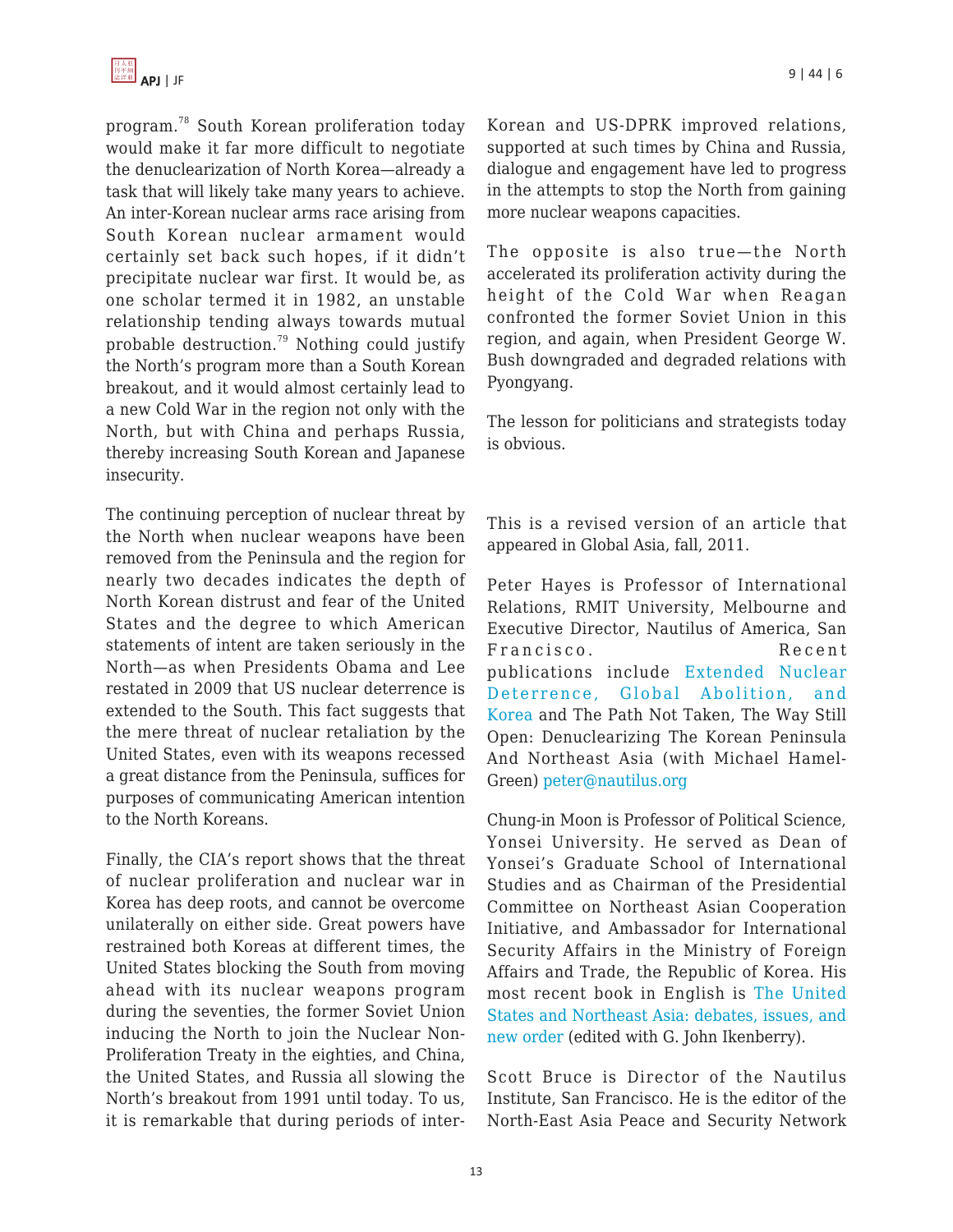

(NAPSNet), and manager of the Institute's East Asia Initiative. He is coauthor with Jeffrey Lewis and Peter Hayes of [Kim Jong Il's Nuclear](https://apjjf.org/-Jeffrey-Lewis/3620) [Diplomacy and the US Opening: Slow Motion](https://apjjf.org/-Jeffrey-Lewis/3620) [Six-Party Engagement](https://apjjf.org/-Jeffrey-Lewis/3620) scott@nautilus.org

Recommended citation: Peter Hayes, Chung-in Moon and Scott Bruce, 'Park Chung Hee, the US-ROK Strategic Relationship, and the Bomb,' The Asia-Pacific Journal Vol 9, Issue 44 No 6, October 31, 2011.

Articles on related subjects:

• [Jeffrey Lewis](https://apjjf.org/-Jeffrey-Lewis/3620), Peter Hayes and Scott Bruce, Kim Jong Il's Nuclear Diplomacy and the US Opening: Slow Motion Six-Party Engagement

• [Paik Nak-chung](https://apjjf.org/-Paik-Nak_chung/3466), "Reflections on Korea in 2010: Trials and prospects for recovery of common sense in 2011," The Asia-Pacific Journal, January 10, 2011.

• [Georgy Toloraya,](https://apjjf.org/-Georgy-Toloraya/3345) Russia and the North Korean Knot

• [Chung-in Moon and Sangkeun Lee](https://apjjf.org/-Sangkeun-Lee/3333), Military Spending and the Arms Race on the Korean Peninsula

• [Anthony DeFilippo,](https://apjjf.org/-Anthony-DiFilippo/3304) The Peace Deal Obama Should Make: Toward a U.S.-North Korea Peace Treaty

• [Peter Hayes,](https://apjjf.org/-Peter-Hayes/3268) Extended Nuclear Deterrence, Global Abolition, and Korea

• [Peter Hayes and Michael Hamel-Green,](https://apjjf.org/-Michael-Hamel_Green/3267) The Path Not Taken, The Way Still Open: Denuclearizing The Korean Peninsula And Northeast Asia

• [Seungsook Moon,](https://apjjf.org/-Seungsook-Moon/3140) The Cultural Politics of Remembering Park Chung Hee

#### **Notes**

<sup>1</sup>S.G. Hong, "The Search for Deterrence: Park's

Nuclear Option," in B.K. Kim and E. Vogel, ed, The Park Chung Hee Era, The Transformation of South Korea, Harvard University Press, 2011, pp. 483-510.

<sup>2</sup> S.G. Hong, "The Search for Deterrence: Park's Nuclear Option," in B.K. Kim and E. Vogel, ed, The Park Chung Hee Era, The Transformation of South Korea, Harvard University Press, 2011, pp. 483-510.

<sup>3</sup> National Foreign Assessment Center, South Korea: Nuclear Developments and Strategic Decisionmaking US Central Intelligence Agency, June 1978, declassified for release, October 2005, p. I, [link](http://nautilus.org/publications/essays/napsnet/reports/CIA_ROK_Nuclear_DecisionMaking).

4 Woodrow Wilson School of Public and International Affairs, "Preventing Proliferation Chain Reactions" Policy Workshop, August 15, 2007, [link.](http://wws.princeton.edu/grad/courses/syllabi_f07/wws591f.pdf)

<sup>5</sup> Hong outlines these reprocessing related activities in detail; op cit, pp. 488-491.

 $6$  Hong, op cit, pp. 484-485.

 $\frac{7}{7}$  Nixon canvassed a wide range of possible military options after this attack, including dropping scores of nuclear weapons onto North Korean airfields, factories, and cities, but ultimately chose to rely instead of political and diplomatic pressure. See R. Wampler, "How Do You Solve A Problem Like Korea? New Archive Document Collection Sheds Light on Nixon's Frustrating Search for Military Options," National Security Archive Electronic Briefing Book No. 322, June 23, 2010[,link](http://www.gwu.edu/~nsarchiv/NSAEBB/NSAEBB322/index.htm).

8 Jungryom Kim, Hanguk Gyongje Jungchaek 30 nyonsa: Kim Jungryom Hoigorok (30 Years History of Economic Policy in South Korea: : A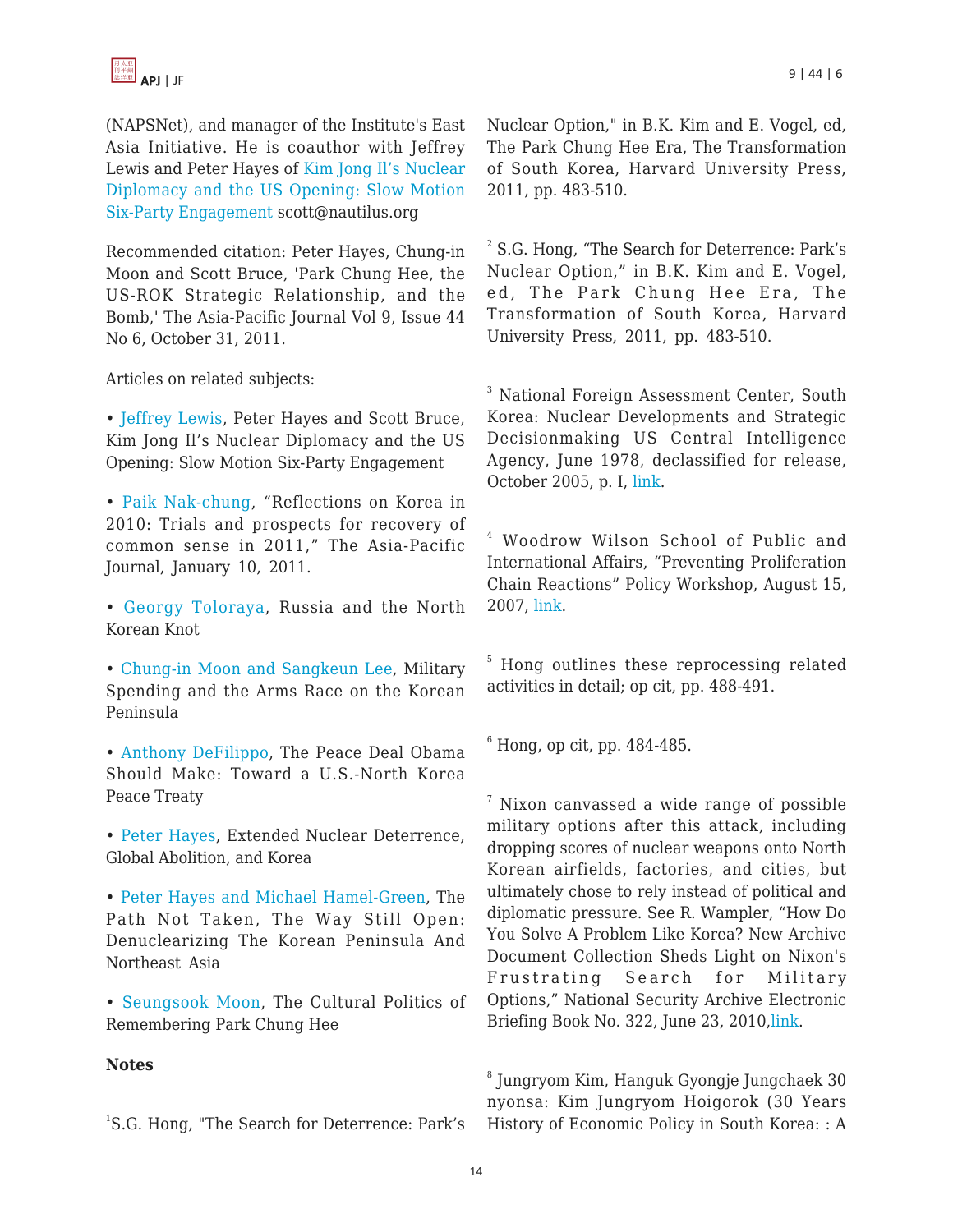Kim Jungryom Memoir), Joongang Ilbosa, Seoul,1990, pp.314-370; Chung-in Moon, "South Korea: Between Security and Vulnerability," in James P. Katz (ed.), The Implications of Third World Defense Industrialization: The Sowing Serpent's Teeth, Lexington Press, 1986.

<sup>9</sup> National Foreign Assessment Center, South Korea: Nuclear Developments, op cit, p. i.

<sup>10</sup> National Foreign Assessment Center, South Korea: Nuclear Developments, op cit, p. 2.

 $11$  Ibid, p. 2.

 $12$  Ibid, p. 2.

 $13$  Ibid, p. 2.

 $14$  This speculative theory is premised on prior CIA contact between Park's assassin, then head of the Korean CIA Kim Jae-kyu. Of course, his post entailed constant contact with the CIA and is consistent with any explanation of why Kim assassinated Park. See J.H. Lee, Hangukui Haekjugwon (ROK's Nuclear Sovereignty), Guelmadang, Seoul, 2009, pp.202-205. The orthodox explanation for the assassination refers to rivalry between Kim and Park's Chief Bodyguard Cha Ji-chul, compounded by possible factors such as an impulsive murder from rage against Park's arbitrary power, a desire to end the dictatorship, and a failed coup. .

 $15$  Indeed, such thinking was widespread in Washington. For example, the Interdepartmental Group for East Asia and the Pacific chaired by Richard Sneider noted unsentimentally in April 1973, that "United States participation in the Korean War and subsequent support for the Republic of Korea have created a special United States-Republic of Korea relationship, but our basic interests in the Korean peninsula are strategic: we do not want the peninsula to become the cause of conflict among the United States, Japan, the Soviet Union, or the People's Republic of China; and we do not want the peninsula controlled by a government hostile to the United States and Japan." In "Summary and Options From a Study Prepared by the Interdepartmental Group for East Asia and the Pacific, Washington," circa April 3, 1973, in Foreign Relations of the United States, 1969–1976, Volume E–12, Documents on East and Southeast Asia, 1973–1976, Document 235, [link.](http://history.state.gov/historicaldocuments/frus1969-76ve12/d235)

<sup>16</sup> In "Memorandum of Conversation, Washington, February 24, 1973, 10:10 a.m.," Foreign Relations of the United States, 1969–1976, Volume E–12, Documents on East and Southeast Asia, 1973–1976, Document 232, [link.](http://history.state.gov/historicaldocuments/frus1969-76ve12/d232)

<sup>17</sup> National Foreign Assessment Center, South Korea: Nuclear Developments, op cit, p. 3.

 $18$  Ibid, p. 3.

 $19$  Hong notes that the ROK also had F-4D/E fighter bombers that could deliver a 1,800 kg weapon. Hong, op cit, p. 493.

<sup>20</sup> National Foreign Assessment Center, South Korea: Nuclear Developments, op cit, p. 6.

 $21$  Ibid, p. 6

 $22$  Ibid, p. 7.

 $23$  Ibid, p. 7.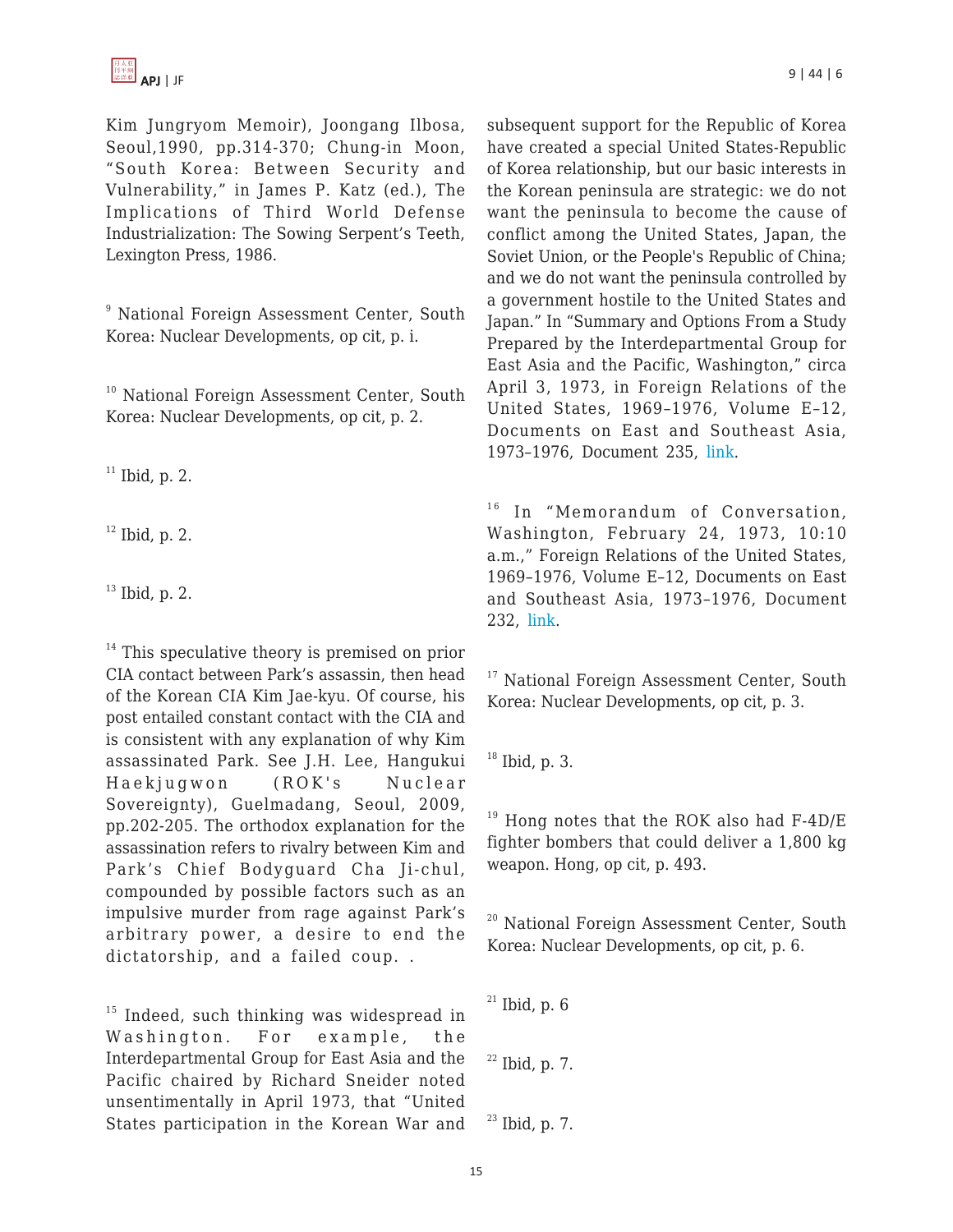$$
\frac{\frac{1}{\left|1\right| \times \left|0\right|}}{\frac{1}{\left|1\right| \times \left|0\right|}}
$$
 **API** | JF 9 | A4 | 6

 $^{24}$ Ibid, p. 4.

<sup>25</sup> Byung-jin Park, "Story on South Korea's Weapons Development- The Case of Baekgom Guided Missile, a Signal Of Military Self-Reliance," SegyeIlbo, October 5, 2010, [link.](http://www.segye.com/Articles/News/Politics/Article.asp?aid=20101005003502&ctg1=07&ctg2=00&subctg1=07&subctg2=00&cid=0101010700000)

 $26$  S.G. Hong, "The Search for Deterrence," op cit, p. 494-495.

<sup>27</sup> National Foreign Assessment Center, South Korea: Nuclear Developments, op cit, p. 4. Hong provides a detailed account of the missile and propellant research and acquisition activities that entailed subterfuge and multiple purchasing strategies to evade US surveillance and controls; op cit, pp. 494-495.

<sup>28</sup> National Foreign Assessment Center, South Korea: Nuclear Developments, op cit, p. 9.

 $29$  Ibid, p, 9. Carboxyl terminated polybutadiene-type propellant or CTPB is a form of synthetic rubber. It is used as abinder for composite solid propellants in missiles suited to a wide range of storage and service temperatures. "Cross linking agents and other chemical additives are reacted during mixing and curing (heating after casting) to gain desirable physical and ballistic properties in the propellant grain." G. Sutton, Rocket Propulsion Elements, An Introduction to the Engineering of Rockets, John Wiley and Sons, New York, 1986, p. 297.

<sup>30</sup> S.G. Hong, "The Search for Deterrence," op cit, p. 495.

<sup>31</sup> National Foreign Assessment Center, South Korea: Nuclear Developments, op cit, p.9.

<sup>32</sup> Ibid, p. 9.

 $33$  Ibid, p. 9.

<sup>34</sup> Ibid, p. 6.

 $35$  Ibid, pp. 5-6.

<sup>36</sup> Ibid, and see J.H. Lee, ROK's Nuclear Sovereignty, op cit, pp. 187-193.

<sup>37</sup> National Foreign Assessment Center, South Korea: Nuclear Developments, op cit, p. 6.

<sup>38</sup> Ibid, p. 7.

 $39$  Ibid, p. 7.

 $40$  Ibid, p. 8.

<sup>41</sup> In "Memorandum of Conversation, Seoul, August 27, 1975," Foreign Relations of the United States, 1969–1976, Volume E–12, Documents on East and Southeast Asia, 1973–1976, Document 272, [link.](http://history.state.gov/historicaldocuments/frus1969-76ve12/d272) The relatively greater vulnerability of South Korea to Soviet and Chinese nuclear attack, and the relative disutility of potential South Korean nuclear weapons in a variety of war scenarios relative to the use of conventional forces, was also analyzed in depth in another US military unclassified research report published five months before the CIA report. See B. Jack et al, The South Korean Case: A Nuclear Weapons Program Embedded in an Environment of Great Power Concerns, volume II, Regional Rivalries and Nuclear Responses, Panheuristics Final Report to US Defense Nuclear Agency, DNA 001-77-C-0052, February 28, 1978, pp. II-85 to II-95, [link.](http://nautilus.org/publications/essays/napsnet/reports/Panheuristics_ROK_Regional_Rivalries)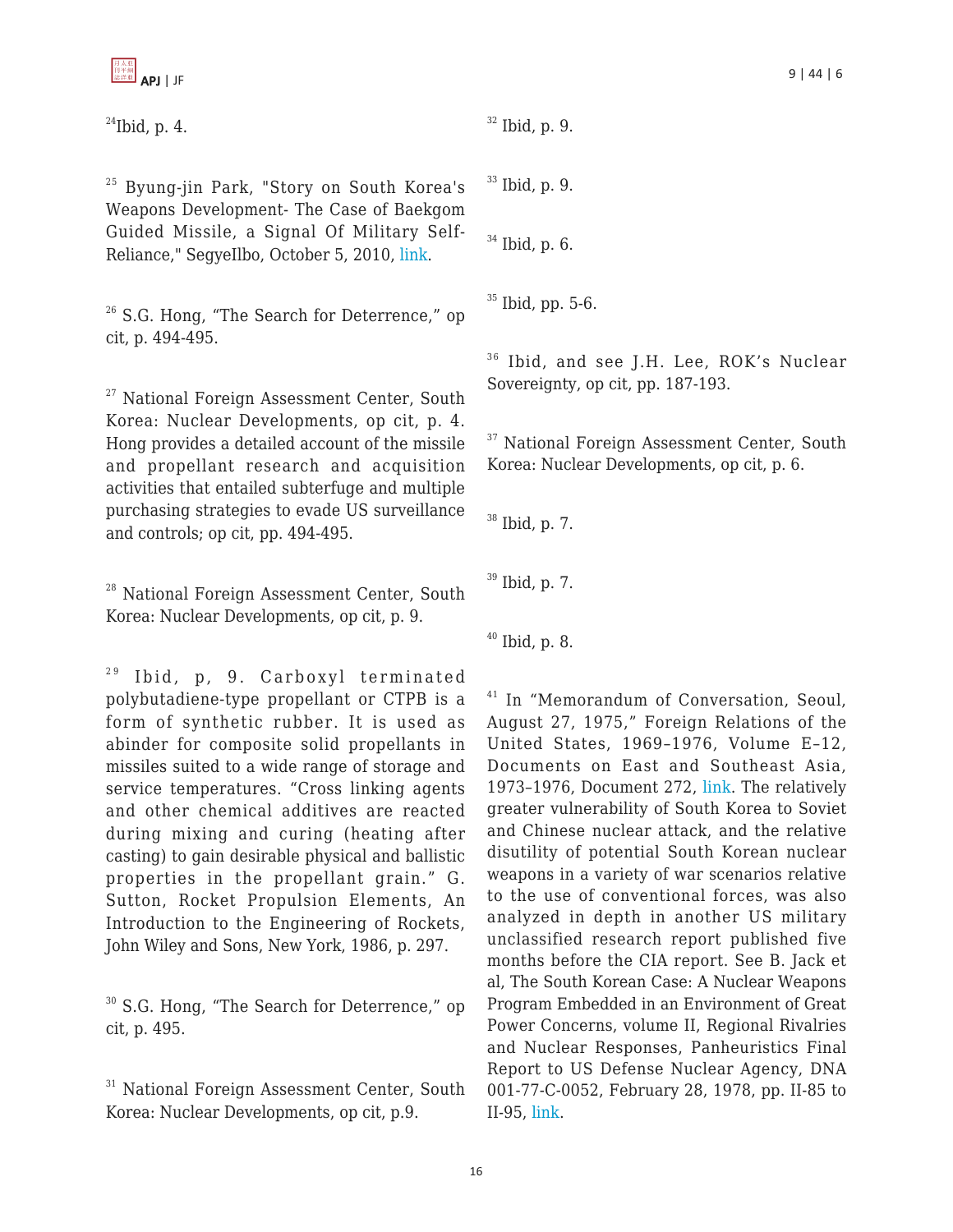<sup>42</sup> See United Nations Command, United States Forces Korea, Eighth United States Army, Chronology, 1 January-30 June 1975, p. 23, [link](http://www.nautilus.org/projects/foia/foiachrons/army_chro_1975.pdf). The "Forward Defense Concept and Oplan Revision" first appeared in 1975 in USFK's command annual history. See 1975 Annual Historical Report, Headquarters, UNC/USFK/EUSA, Command Historian, p. ii, [link.](http://www.nautilus.org/projects/foia/foiachrons/ahr_seventyfive.pdf) According to Thomas Barnes, a US National Security official at the time, "The concept of winning the war in 'nine days'…has serious implications. They include no planning for evacuation to the south, almost immediate U.S. air intervention, and possible use of tactical nuclear weapons." In "Memorandum From Thomas J. Barnes of the National Security Council Staff to the President's Deputy Assistant for National Security Affairs (Scowcroft)," Washington, September 29, 1975, Foreign Relations of the United States, 1969–1976, Volume E–12, Documents on East and Southeast Asia, 1973–1976, Document 273, [link.](http://history.state.gov/historicaldocuments/frus1969-76ve12/d273)

 $43$  See the account of this event in P. Hayes, Pacific Powderkeg, American Nuclear Dilemmas in Korea, Lexington Press, 1991, pp. 60-62, [link](http://www.nautilus.org/about/staff/peter-hayes/PacificPowderkegbyPeterHayes.pdf).

<sup>44</sup> In "Minutes of Washington Special Actions Group Meeting, Washington, August 19, 1976, 8:12-9:15 a.m." Foreign Relations of the United States, 1969–1976, Volume E–12, Documents on East and Southeast Asia, 1973–1976, Document 285[,link.](http://history.state.gov/historicaldocuments/frus1969-76ve12/d285)

<sup>45</sup> In "Minutes of Washington Special Actions Group Meeting, Washington, August 25, 1976, 10:30 a.m." Foreign Relations of the United States, 1969–1976, Volume E–12, Documents on East and Southeast Asia, 1973–1976, Document 286, [link.](http://history.state.gov/historicaldocuments/frus1969-76ve12/d286)

<sup>46</sup> Section 6, "Study Prepared by the Office of

International Security Affairs in the Department of Defense, Washington," circa January 16, 1976, Foreign Relations of the United States, 1969–1976, Volume E–12, Documents on East and Southeast Asia, 1973–1976, Document 274, [link.](http://history.state.gov/historicaldocuments/frus1969-76ve12/d274)

<sup>47</sup> National Foreign Assessment Center, South Korea: Nuclear Developments, op cit, p.11.

<sup>48</sup> Ibid, p. 11.

 $49$  Ibid, p. 12.

 $50$  Ibid, p. 12.

<sup>51</sup> Ibid, p. 12.

<sup>52</sup> National Foreign Assessment Center, South Korea: The Agency for Defense Development, Central Intelligence Agency, May 12, 1978, p. 2; [link](http://nsarchive.chadwyck.com/nsa/documents/KO/00260/all.pdf).

<sup>53</sup> National Foreign Assessment Center, South Korea: Nuclear Developments, op cit, p. 13.

<sup>54</sup> Ibid, p. 13.

<sup>55</sup> "Secure Telephone Conversation with Secretary Harold Brown on Wednesday, January 26, 1977," p. 1, marked Carter Library, Declassified E.O. 12958, Sec.3.S PER 1/8/98 NSS Hr RE NV-96-156, Jimmy Carter Library, Donated Historical Materials-Zbigniew Brzezinski Collection, Subject Files, "Carter, Jimmy - Sensitive: [1/77 - 9/78]", Box 21. Copy kindly provided by Sung Gul Hong ([link\)](http://nautilus.org/publications/essays/napsnet/reports/Memo_Brown_conversation). The authors authenticated this document directly with Carter Library on September 16, 2011 and determined that the author was Zbigniew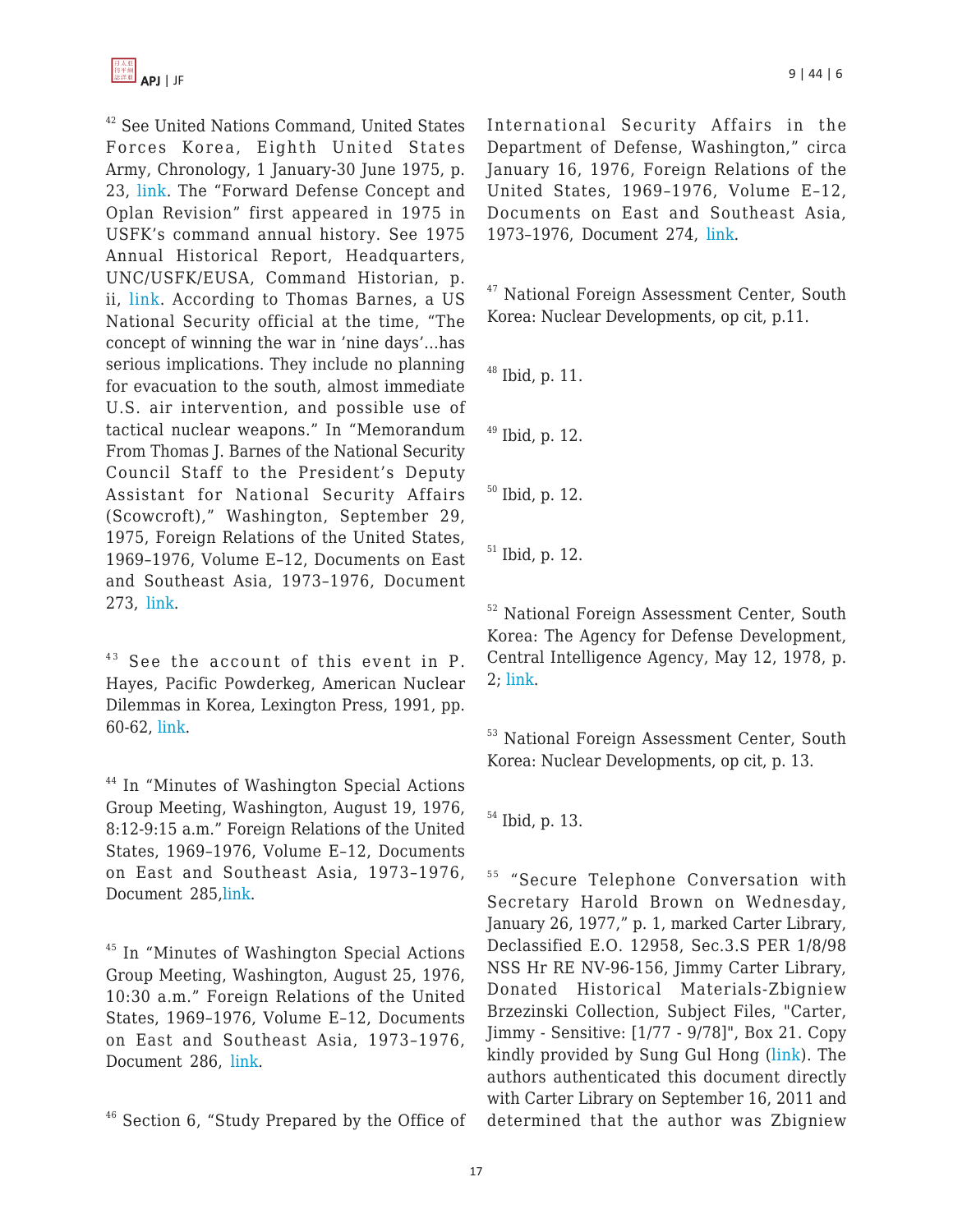Brzezinski. We are grateful for the prompt assistance provided by Ms. Sara Saunders, Supervisory Archivist at the Jimmy Carter Library and Museum.

<sup>56</sup> Z. Brzezinski, Presidential Review Memorandum/NSC 13, National Security Council, January 29, 1977, [link](http://www.fas.org/irp/offdocs/prm/prm13.pdf).

<sup>57</sup> National Foreign Assessment Center, East Asia Review, Central Intelligence Agency, RP EAR 78-003, September 5, 1978, p. 5, [link.](http://nautilus.org/publications/essays/napsnet/reports/CIA_EastAsiaReview)

<sup>58</sup> Ibid, p. 7.

<sup>59</sup> Regional and Political Analysis Memo, The Implications of Withdrawing Nuclear Weapons From Korea, Central Intelligence Agency, RPM 77-10210 M, August 11, 1977, p. 2, [link.](http://nautilus.org/publications/essays/napsnet/reports/CIA_Withdrawing_ROK_NWs/)

 $60$  Ibid, p. 3.

<sup>61</sup> National Foreign Assessment Center, South Korea: Nuclear Developments, op cit, p. 8.

 $62$  Ibid, p.8. There is some confusion about the name of the specific facilities involved in the program in the extant literature. Like S.G. Hong, "The Search for Deterrence," op cit, pp. 495, Byung-jin Park states that in September 1974, ADD set up the guided precision missile research team under the disguised title of the "Daejon Machinery Depot." According to Park, it was renamed as "Anhung Meteorological Observation Center" in January 1975. This is possible and may be a precursor to the organization described in the CIA report on ADD activities at Taejon as of June 1978. However, the CIA report did not refer to the Taejon Machinery Depot in September 1974, nor a name change thereof in January 1975, but does refer to an ADD missile range at Anhung

[sic, correct transliteration is Anheung] as of June 1978, which may be the same facility and location—or not. See Byung-jin Park, "Story on South Korea's Weapons Development--The Case of Baekgom Guided Missile, a Signal Of Military Self-Reliance," SegyeIlbo, October 5, 2010.

<sup>63</sup> National Foreign Assessment Center, South Korea: Nuclear Developments, op cit, p.9.

<sup>64</sup> National Foreign Assessment Center, South Korea: Nuclear Developments, op cit, pp. 16-17.

 Ibid, p. 16. Ibid, p. 15. Ibid, p. 16. Ibid, p. 15. Ibid, p. 17. Ibid, p. 17. Ibid, p. 17. Ibid, p. 18.

 $^{73}$  Ibid, p. 18.

<sup>74</sup> A. Beilenson, letter to Cyrus Vance, August 20, 1979, released under US Freedom of Information Act request to Nautilus Institute, May 21, 1982, [link.](http://nautilus.org/publications/essays/napsnet/reports/Cyrus_Vance_letter)